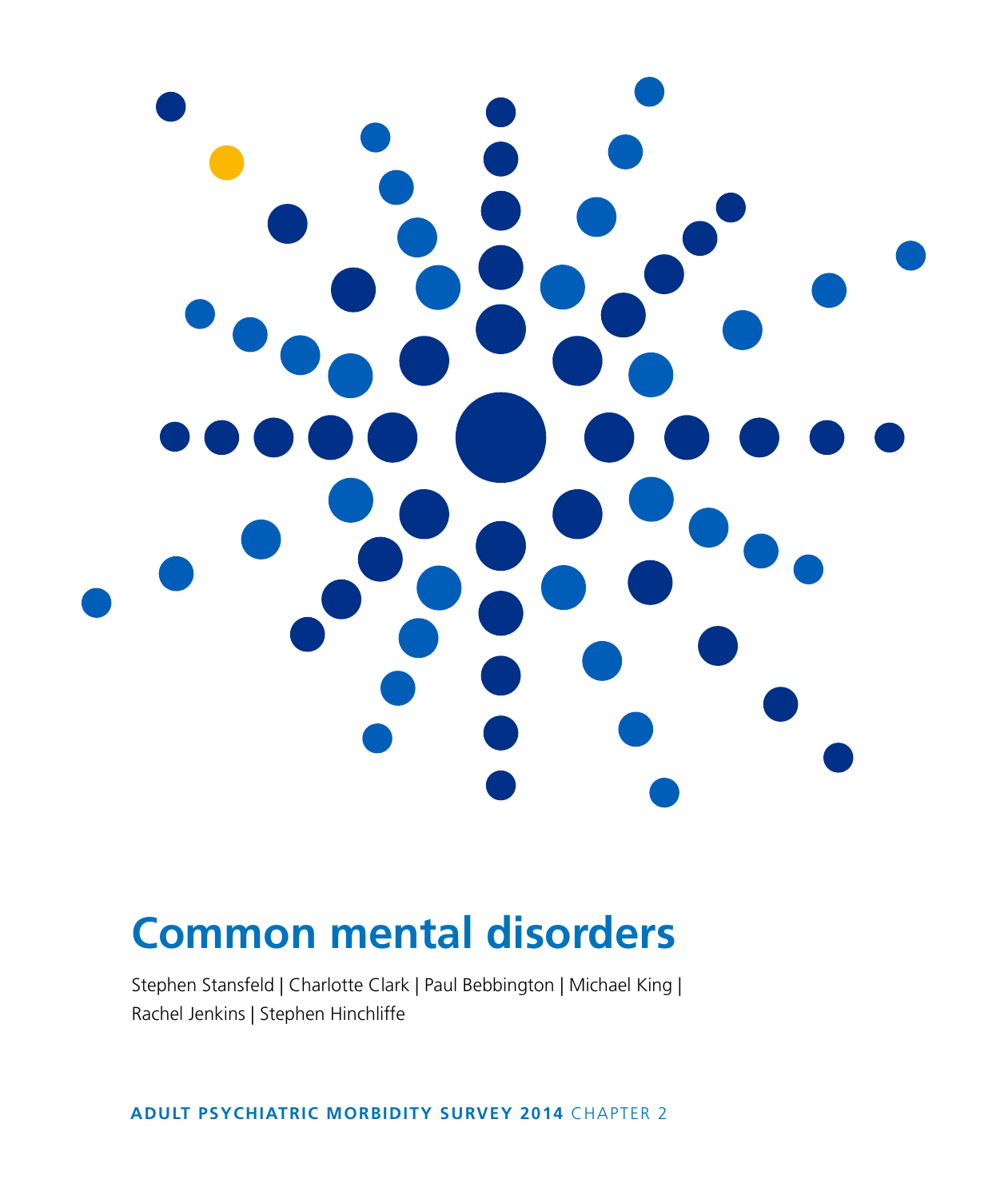# **Summary**

- Common mental disorders (CMDs) comprise different types of depression and anxiety. They cause marked emotional distress and interfere with daily function, but do not usually affect insight or cognition. Although usually less disabling than major psychiatric disorders, their higher prevalence means the cumulative cost of CMDs to society is great.
- The revised Clinical Interview Schedule (CIS-R) has been used on each Adult Psychiatric Morbidity Survey (APMS) in the series to assess six types of CMD: depression, generalised anxiety disorder (GAD), panic disorder, phobias, obsessive compulsive disorder (OCD), and CMD not otherwise specified (CMD-NOS). Many people meet the criteria for more than one CMD. The CIS-R is also used to produce a score that reflects overall severity of CMD symptoms.
- Since 2000, there has been a slight but steady increase in the proportion of women with CMD symptoms (as indicated by a CIS-R score of 12 or more), but overall stability at this level among men. The increase in prevalence was evident mostly at the more severe end of the scale (CIS-R score 18 or more).
- Since the last survey (2007), increases in CMD have also been evident among late midlife men and women (aged 55 to 64), and approached significance in young women (aged 16 to 24).
- The gap in rates of CMD symptoms between young men and women appears to have grown. In 1993, 16 to 24 year old women (19.2%) were twice as likely as 16 to 24 year old men (8.4%) to have symptoms of CMD (CIS-R score 12 or more). In 2014, CMD symptoms were about three times more common in women of that age (26.0%) than men (9.1%).
- CMDs were more prevalent in certain groups of the population. These included Black women, adults under the age of 60 who lived alone, women who lived in large households, adults not in employment, those in receipt of benefits and those who smoked cigarettes. These associations are in keeping with increased social disadvantage and poverty being associated with higher risk of CMD.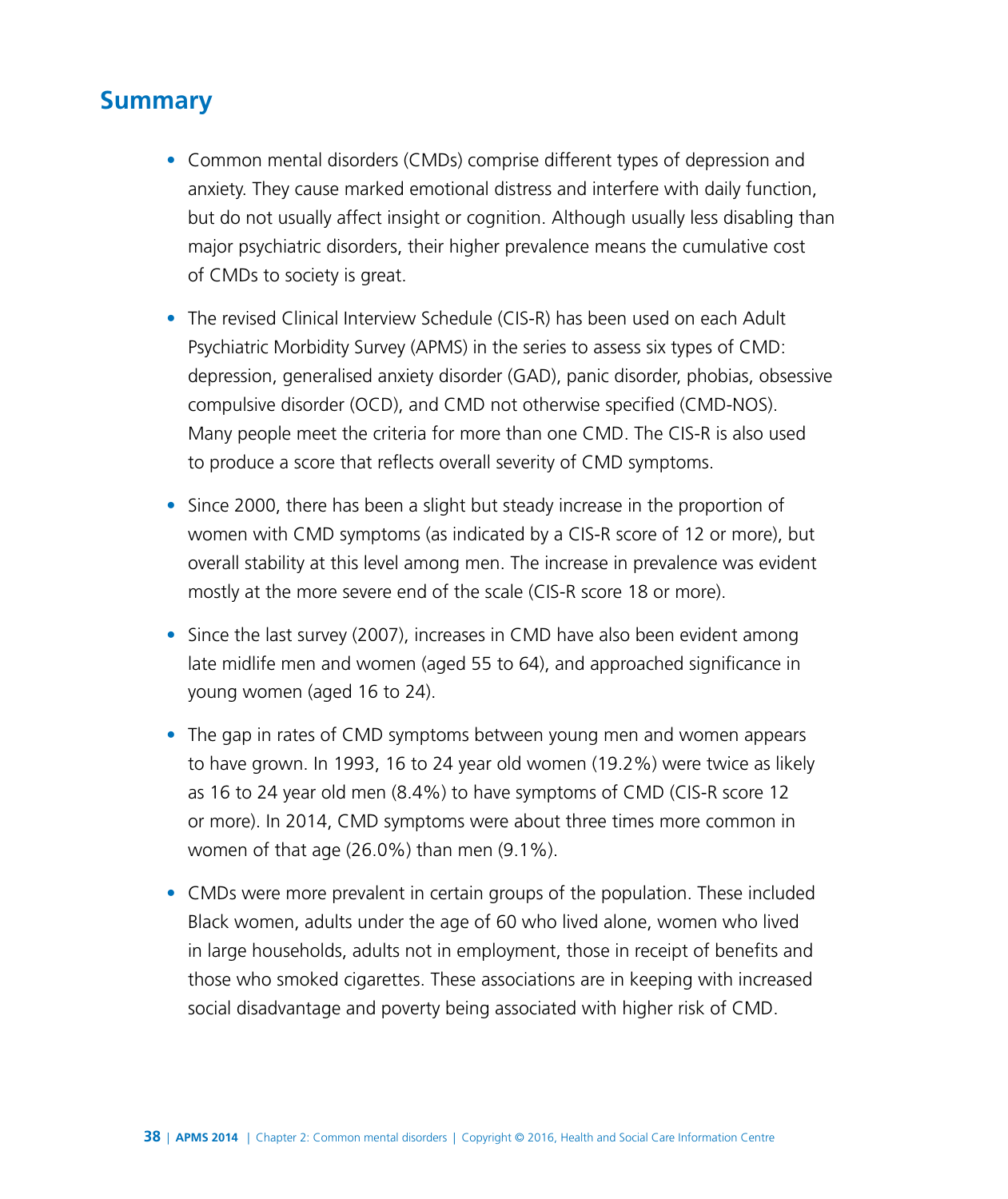- Most people identified by the CIS-R with a CMD also perceived themselves to have a CMD. This was not the case for most of the other disorders assessed in the APMS.
- While most of these people had been diagnosed with a mental disorder by a professional, the disorders they reported having been diagnosed with tended to be 'depression' or 'panic attacks'. However, the disorder most commonly identified by the CIS-R was GAD. This difference may reflect the language and terminology used by people when discussing their mental health with a professional.

## **2.1 Introduction**

Reducing the prevalence of common mental disorders such as depression and anxiety is a major public health challenge (Davies 2014). CMDs range in severity from mild to severe and are often associated with physical and social problems (Goldberg and Huxley 1992). They can result in physical impairment and problems with social and occupational functioning, and are a significant source of distress to individuals and those around them. Both anxiety and depression often remain undiagnosed (Kessler et al. 2002) and sometimes individuals do not seek or receive treatment. If left untreated, CMDs are more likely to lead to long term physical, social and occupational disability and premature mortality (Zivin et al. 2015). Although evidence exists for effective treatment of depression and anxiety (NICE 2004), this seems to have had little impact on the prevalence of these disorders. This may be because CMDs are relapsing conditions that can recur many years after an earlier episode, because the stressors that cause them endure, and because people with CMD do not always adhere to or seek treatment (Weich et al. 2007; Cooper et al. 2007). In the case of depression, relapse ten years from first presentation frequently occurs (Thornicroft and Sartorius 1993).

Although poverty and unemployment tend to increase the duration of episodes of CMD, it is not clear whether or not they cause the onset of an episode. Debt and financial strain are certainly associated with depression and anxiety, and increasingly the evidence is suggestive of a causal association (Meltzer et al. 2013;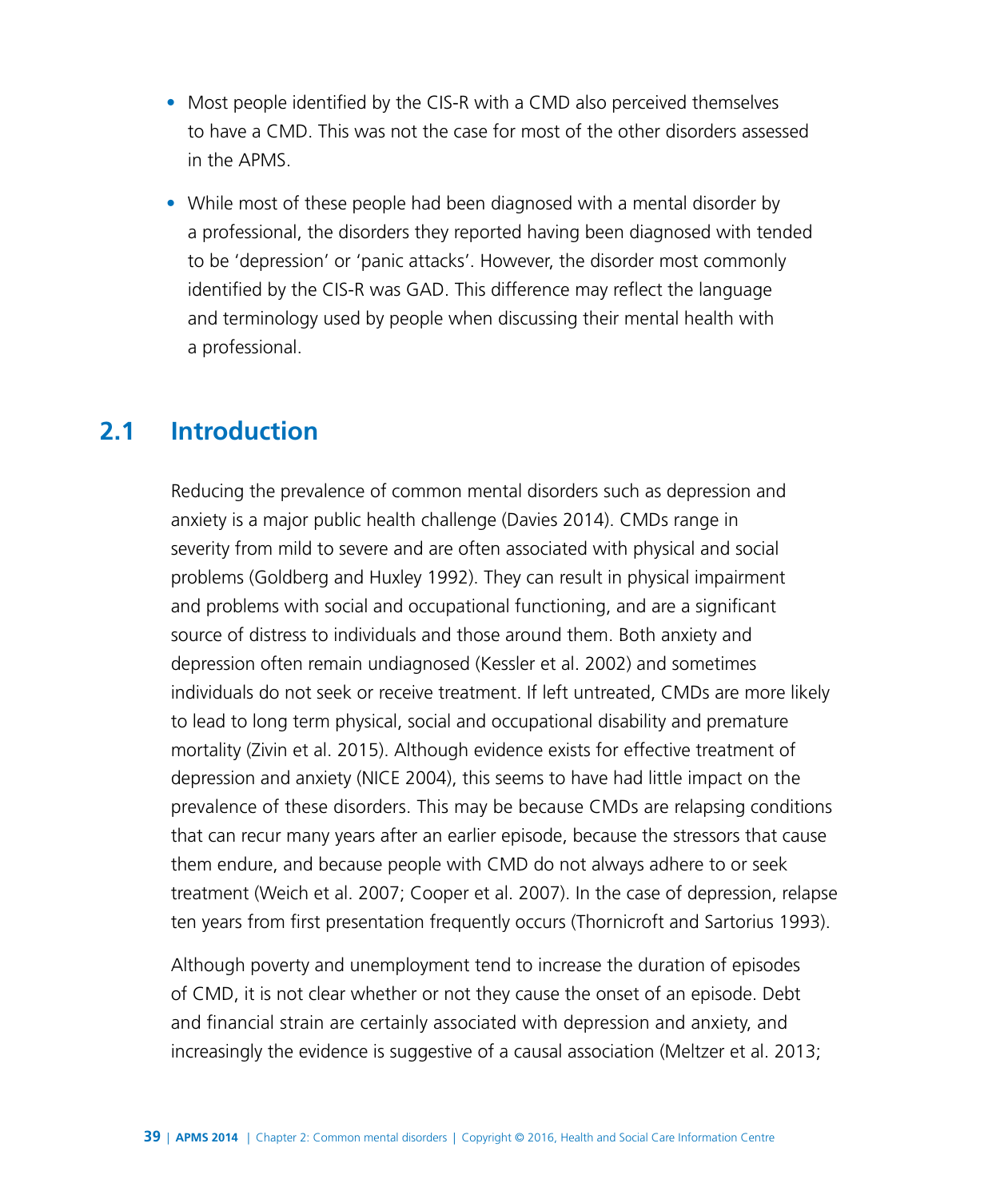Mind 2008). There are a wide range of other known associations, including: being female (Weich et al. 1998); work stress (Stansfeld et al. 1999); social isolation (Bruce and Hoff 1994); being a member of some ethnic groups (Weich et al. 2004); poor housing and fuel poverty (Harris et al. 2010; Hills 2012); negative life events (such as bullying, violence, bereavement, job loss); childhood adversity including emotional neglect, physical and sexual abuse (Fryers and Brugha 2013); institutional care, low birth weight (Loret de Mola et al. 2014); poor physical health; a family history of depression (Angst et al. 2003); poor interpersonal and family relationships, a partner in poor health, being a carer (Stansfeld et al. 2014); and problems with alcohol and illicit drugs (Salokangas and Poutanen 1998). Development of effective strategies for prevention of CMD has been limited by a lack of evidence on how risk factors act in combination (Clark et al. 2012). However, multifactorial risk algorithms for predicting major depression and anxiety disorders have been published (King et al. 2011a; King et al. 2011b) and are already influencing prevention efforts in primary care (Bellón et al. 2016).

Although usually less disabling than major psychiatric disorders such as psychotic disorder, the higher prevalence of CMDs mean that their cumulative cost to society is great (Zivin et al. 2015). These costs are even higher if CMD co-occurs with a personality disorder (Rendu et al. 2002). Mixed anxiety and depression (referred to here as 'CMD not otherwise specified' (NOS)) has been estimated to cause one fifth of days lost from work in Britain (Das-Munshi et al. 2008). In the United Kingdom, every year mental illness, largely CMD, costs the economy an estimated £70 billion (equivalent to 4.5% of GDP) (OECD 2014). Mental illness is the leading cause of UK sickness absence, accounting for 70 million sick days in 2013 (ONS 2014). In 2013, 41% of people receiving Employment and Support Allowance (ESA) had a 'mental or behavioural disorder' coded as their primary condition (OECD 2014). See Chapter 3 for use of treatment in people with CMD and Chapter 13 for comorbidity with CMD.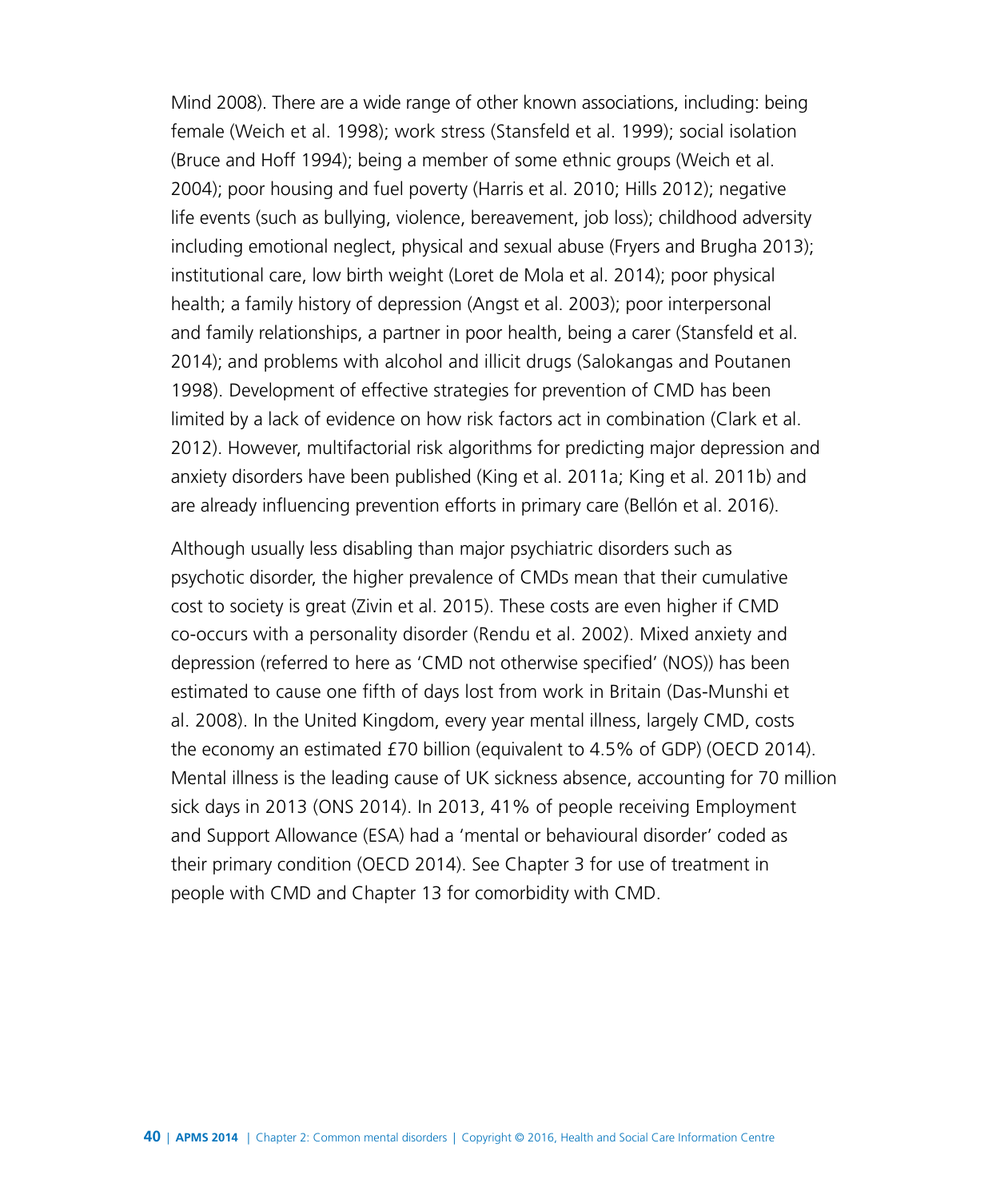# **2.2 Definition and assessment**

#### **Common mental disorders (CMDs)**

CMDs, also known as neurotic disorders, cause marked emotional distress and interfere with daily function, although they do not usually affect insight or cognition. CMDs comprise different types of depression and anxiety. Symptoms of depressive episodes include low mood and a loss of interest and enjoyment in ordinary things and experiences. They impair emotional and physical wellbeing and behaviour. Anxiety disorders include generalised anxiety disorder (GAD), panic disorder, phobias, and obsessive compulsive disorder (OCD). Symptoms of depression and anxiety frequently co-exist, with the result that many people meet criteria for more than one CMD. OCD is characterised by a combination of obsessive thoughts and compulsive behaviours. Obsessions are defined as recurrent and persistent thoughts, impulses or images that are experienced as intrusive and inappropriate, are resisted, and cause marked anxiety or distress. Compulsions are repetitive, purposeful and ritualistic behaviours or mental acts, performed in response to obsessive intrusion and to a set of rigidly prescribed rules (NICE 2006).

#### **The Clinical Interview Schedule – Revised (CIS-R)**

Specific CMDs and symptoms of CMD were assessed in the first phase interview using the Clinical Interview Schedule – Revised (CIS-R). The CIS-R is an interviewer administered structured interview schedule covering the presence of non-psychotic symptoms in the week prior to interview. It can be used to provide prevalence estimates for 14 types of CMD symptoms and six types of CMD, together with a continuous scale that reflects the overall severity of CMD psychopathology (Lewis et al. 1992).

Each section of the CIS-R assesses one type of CMD symptom. These are:

• Somatic symptoms

• Sleep problems

• Irritability

- Fatigue
- Concentration and forgetfulness
- Worry about physical health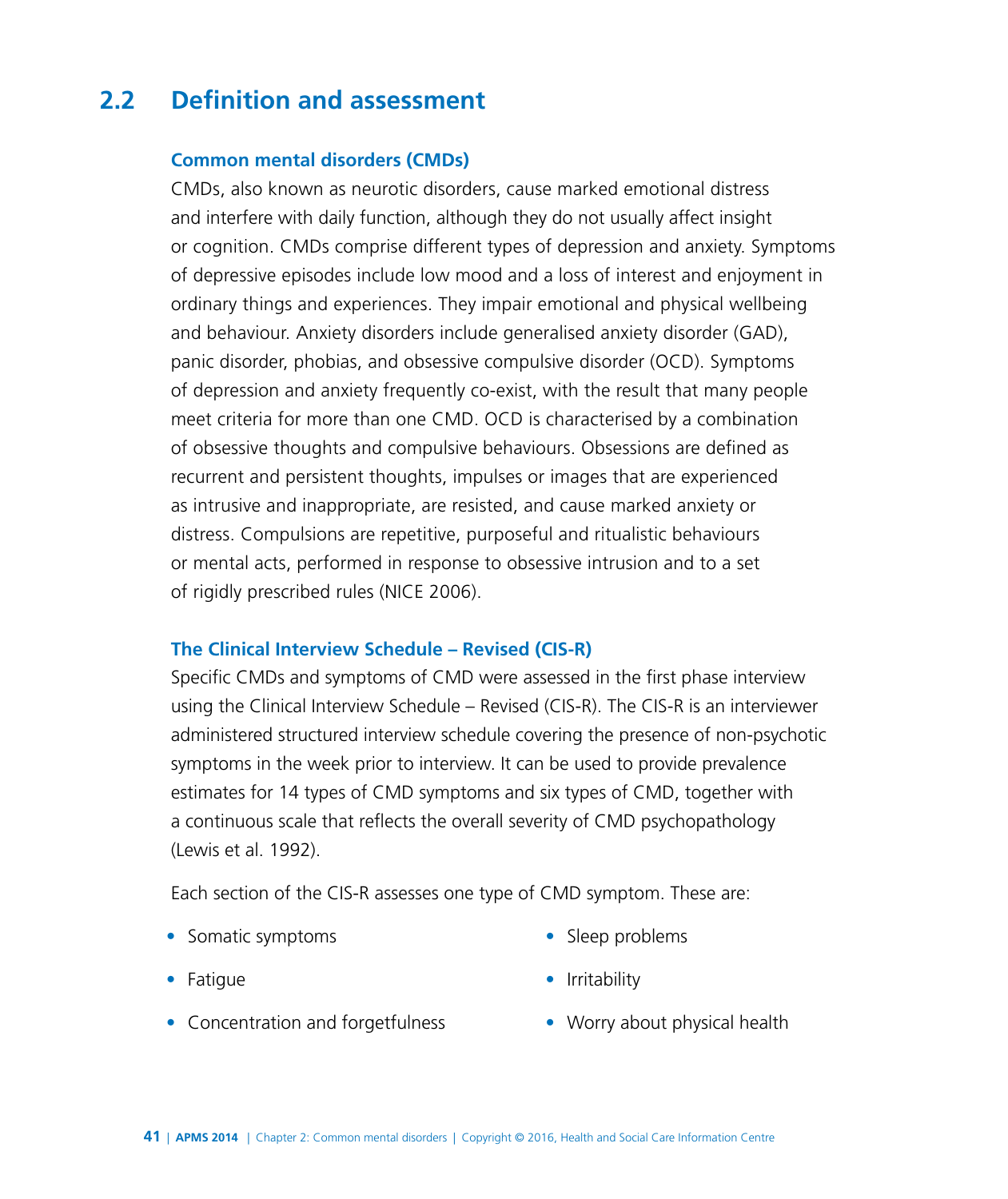- Depression
- Depressive ideas
- Worry
- Anxiety
- Phobias
- Panic
- Compulsions
- Obsessions

Each section starts with two filter questions to establish the presence of the particular symptom in the past month. A positive response leads to further questions enabling a more detailed assessment of the symptom in the past week including frequency, duration, severity, and time since onset. Answers to these questions determine the scores for each symptom. Symptom scores range from zero to four, except for depressive ideas, which has a maximum score of five. Descriptions of the items that make up the scores for each of the symptoms measured by the CIS-R can be found in Appendix B. Data on the symptom scores are not presented in this chapter, but are available in the archived dataset.

The scores for each section are summed to produce a total CIS-R score, which is an indication of the overall severity of symptoms.

- *CIS-R score of 12 or more* is the threshold applied to indicate that a level of CMD symptoms is present such that primary care recognition is warranted. In this chapter, 'presence of CMD symptoms' includes all participants with a CIS-R score of 12 or more (including those with a score of 18 and above).
- *CIS-R score of 18 or more* denotes more severe or pervasive symptoms of a level very likely to warrant intervention such as medication or psychological therapy. In this chapter 'severe CMD symptoms' is used to indicate those with a CIS-R score of 18 or more.

The participants' answers to the CIS-R were used to generate 10th International Classification of Disease (ICD-10) diagnoses of CMD using the computer algorithms described in Appendix B (WHO 1992). These ICD-10 diagnoses were then amalgamated to produce the six categories of disorder used in this report: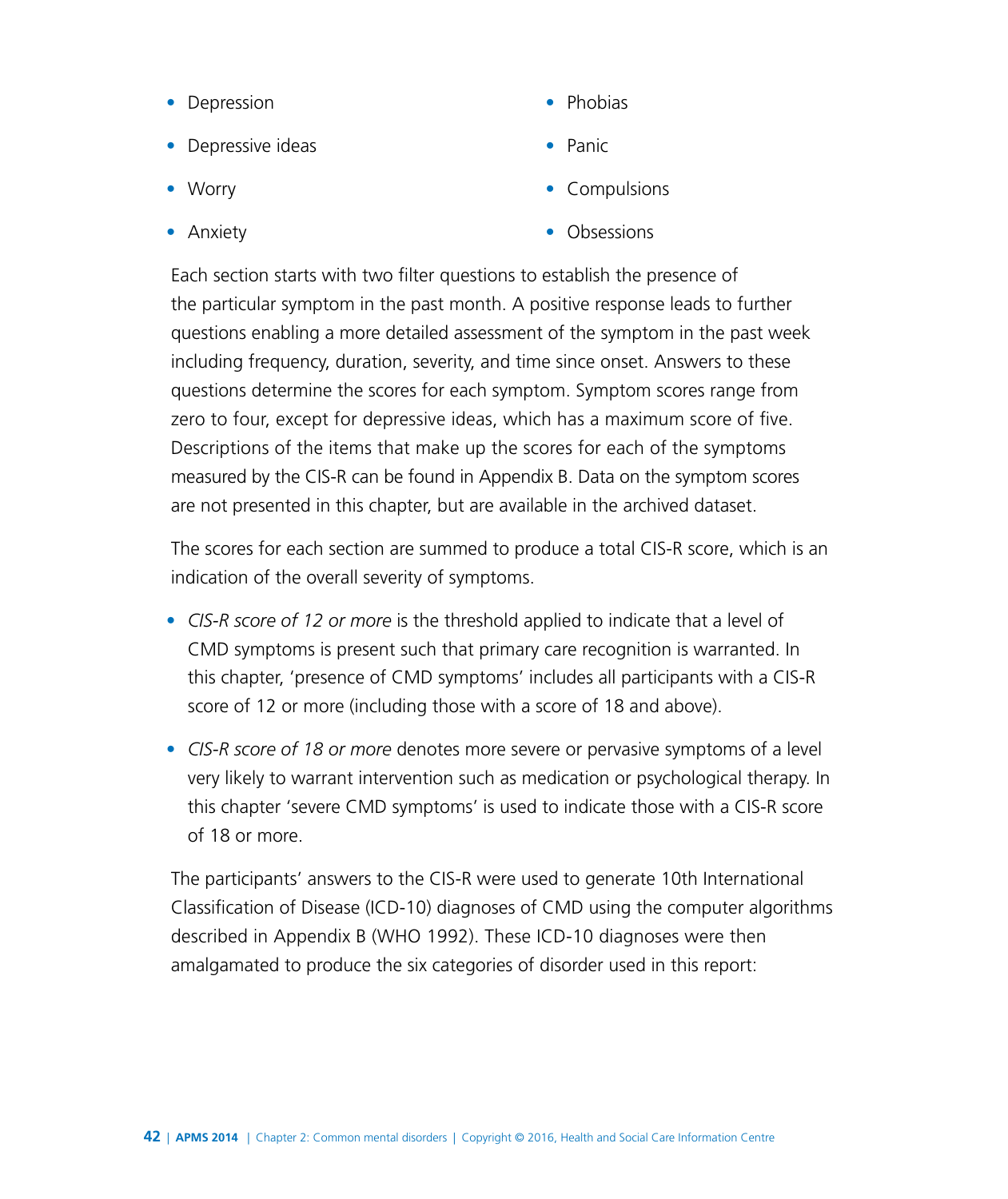- Generalised anxiety disorder (GAD)
- Depression (including mild, moderate and severe)
- Phobias
- Obsessive compulsive disorder (OCD)
- Panic disorder
- CMD not otherwise specified (CMD-NOS, referred to in previous surveys in the APMS series as 'mixed-anxiety and depression').

It should be noted that 'CMD-NOS' was defined as having a CIS-R score of 12 or more but falling short of the criteria for any specific CMD. By definition, participants with this diagnosis therefore could not be classed as having any other CMD measured by the CIS-R. For the other five ICD-10 disorders, participants could be classed in more than one category (although phobias and panic disorder have diagnostic criteria that are mutually exclusive).

The CIS-R was also used to assess CMDs in the 1993, 2000 and 2007 APMS. The schedule was administered using computer assisted interviewing in the 2000, 2007 and 2014 surveys, and by paper in 1993. The approach has otherwise remained consistent and the data are comparable across survey years. The comparisons between survey years reported in this chapter are limited to participants aged 16–64 years and living in England (the first two surveys also covered Scotland and Wales). This age range was used because the 1993 survey did not sample adults aged 65 and over.

#### **Self-diagnosis and professional diagnosis**

In the 2014 survey, new questions were added. Participants were presented with a show card listing different mental disorders and were asked: a) which they thought they had had at some point in their life; b) whether this had also been diagnosed by a professional; and c) whether a diagnosed disorder had been present in the past 12 months. It should be noted that the rates presented are estimates based entirely on self-reports, and have not been checked against health records.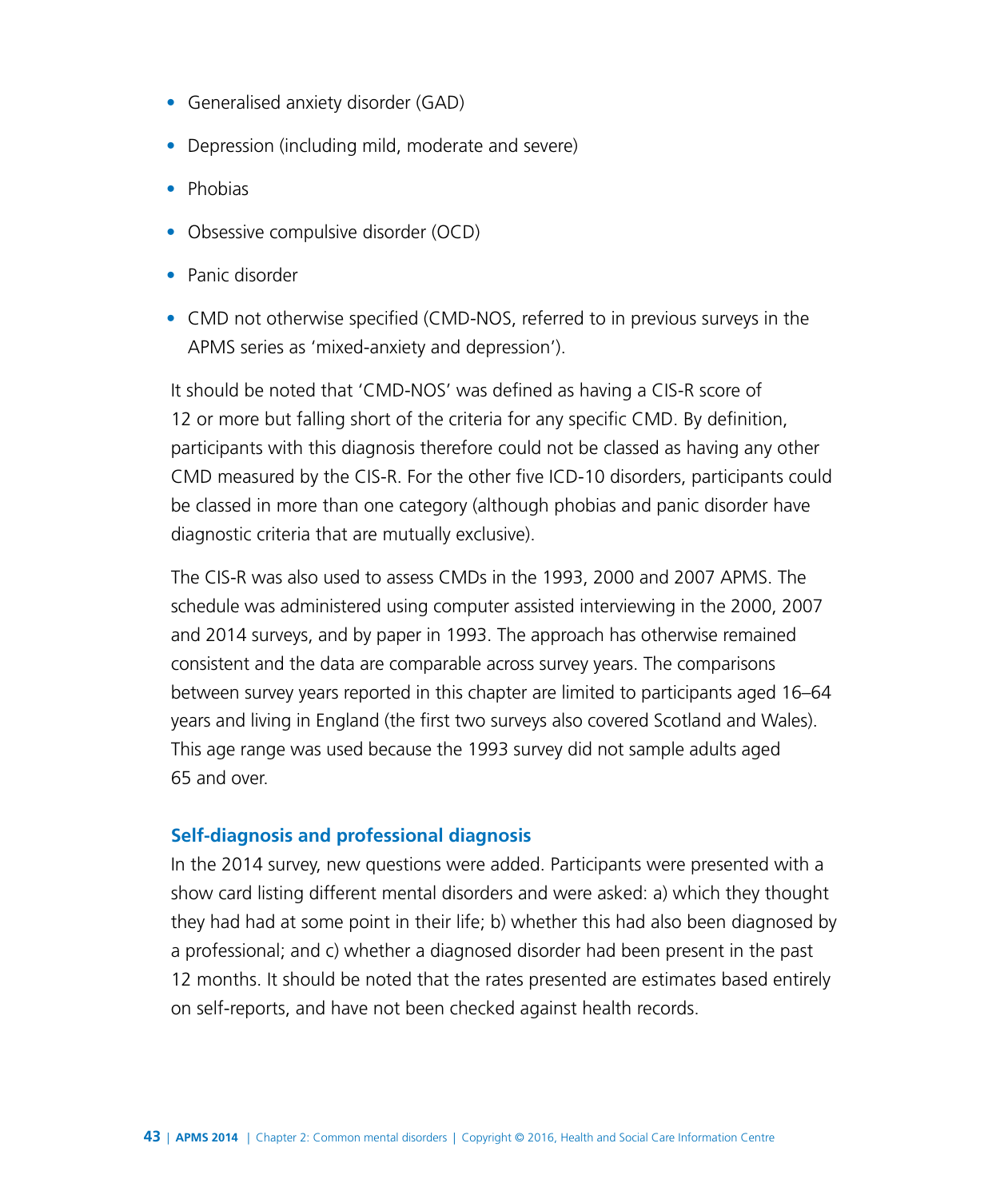# **2.3 Results**

#### **Prevalence of CMD symptoms, by age and sex**

Around one adult in six (15.7%) were identified with symptoms of CMD (as indicated by a CIS-R score of 12 or more). See Table 14.6 for 95% confidence intervals around some of these estimates. It is likely that if all adults in the population had been assessed using the CIS-R, the proportion scoring 12 or more would be between 14.7% and 16.7%. One in twelve (8.1%) had severe symptoms of CMD (CIS-R score of 18 or more, 95% CI: 7.4% to 8.9%).

Women were more likely than men to be affected. One in five (19.1%) women had CMD symptoms, compared with one in eight men (12.2%). Women were also more likely than men to have severe symptoms of CMD (9.8% of women scored 18 or more on the CIS-R, compared with 6.4% of men).

CMD symptoms were associated with age. Overall, working-age people were around twice as likely to have symptoms of CMD as those aged 65 and over. Between 16 and 64, the proportion with CMD symptoms remained around 17%–18%. But among those aged 65 and over the rate was much lower (10.2% of 65 to 74 year olds and 8.1% of those aged 75 and over). A similar pattern was observed for severe symptoms of CMD.1

The pattern of association between age and CMD symptoms was different for men and women. In women, rates of CMD symptoms peaked in the youngest group (26.0% of 16 to 24 year olds). This was three times the rate for 16 to 24 year old men (9.1%). In men the rate of CMD symptoms remained quite stable between the ages of 25 and 64, while in women a second (less-pronounced) peak was evident around midlife (45 to 54 year olds). Both men and women experienced a tailing off of CMD symptoms in later life. This pattern was similar, although even more pronounced, in rates of severe symptoms (a CIS-R score of 18 or more). **[Table 2.1](http://www.digital.nhs.uk/catalogue/PUB21748/apms-2014-ch-02-tabs.xls)**

**<sup>1</sup>** Around 8% to 10% of people in age groups in the 16 to 64 range scored 18 or more on the CIS-R, compared with 4.2% of those aged 65 to 74 and 3.3% of those aged 75 and over.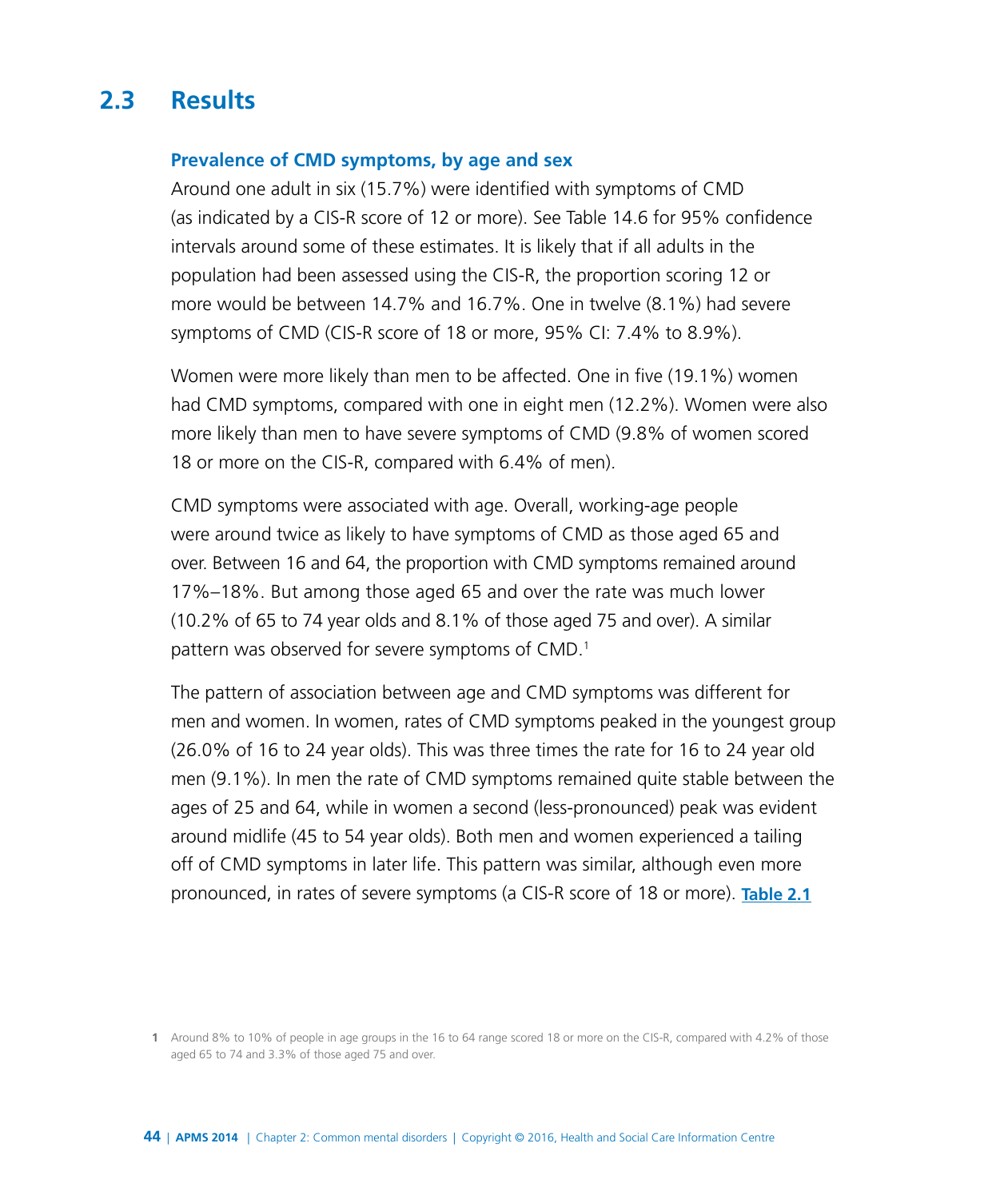

#### **Figure 2A: CIS-R score of 12 or more, by age and sex**

*Base: all adults*



*Base: all adults*



#### **Trends in CMD symptoms, 1993 to 2014**

There was an increase in CMD symptoms (CIS-R score of 12 or more) in 16–64 year olds between 1993 (14.1%) and 2000 (16.3%), but since then there has been stability in the proportion with a CIS-R score of 12 or more. In 2014, 17.5% of working-age adults had symptoms of CMD.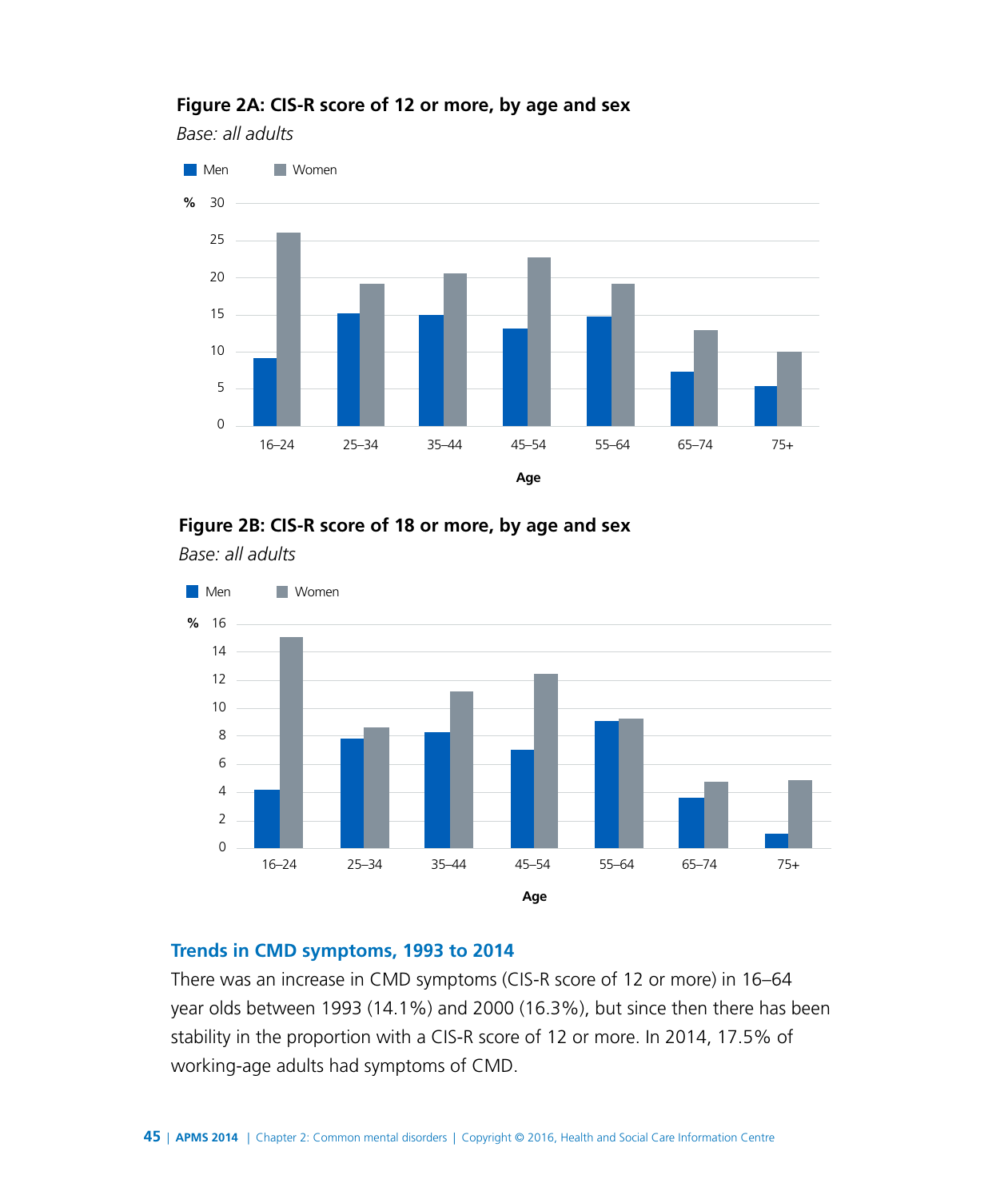#### **Figure 2C: CIS-R score, 1993 to 2014**

*Base: adults aged 16–64*



While the overall prevalence of symptoms of CMD (CIS-R score 12 or more) remained stable between 2000 and 2014, the proportion with severe CMD symptoms (CIS-R score of 18 or more) increased (7.9% in 2000; 8.5% in 2007; 9.3% in 2014). While rates of severe symptoms of CMD did not significantly differ between 2007 and 2014, the trend since 1993 has been one of slow but steady increase (from 6.9% to 9.3%). No equivalent trend is evident for rates of less severe symptoms (CIS-R 12–17), which have remained remarkably stable over time (Figure 2C). **[Table 2.2](http://www.digital.nhs.uk/catalogue/PUB21748/apms-2014-ch-02-tabs.xls)**



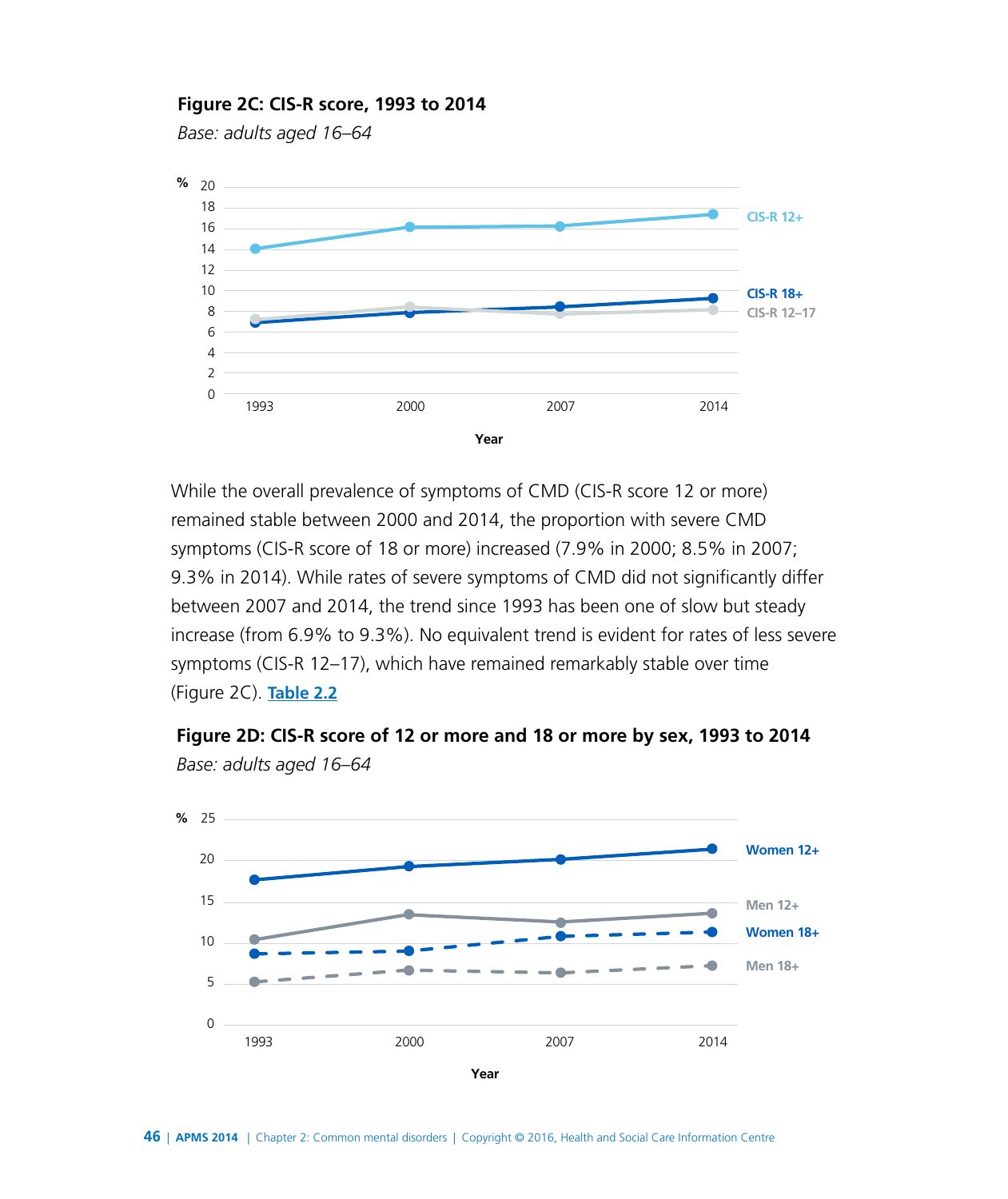There is evidence of different patterns of change over time in different age groups and in men and women. These trends need to be treated with some caution as the base sizes for some age by sex combinations are small. However, it seems that in women, increases in rates over time have been steady and evident across different age groups, while the trends for men are less clear. **[Table 2.2](http://www.digital.nhs.uk/catalogue/PUB21748/apms-2014-ch-02-tabs.xls)**



**Figure 2E: Severe CMD symptoms (CIS-R 18+) in men, 1993 to 2014**

**Figure 2F: Severe CMD symptoms (CIS-R 18+) in women, 1993 to 2014**



*Base: women aged 16–64*

Increases in rates of severe CMD symptoms were most pronounced in women aged 16 to 24 (from 9.6% in 1993 to 15.1% in 2014) and 55 to 64 (from 5.5% to 9.3%),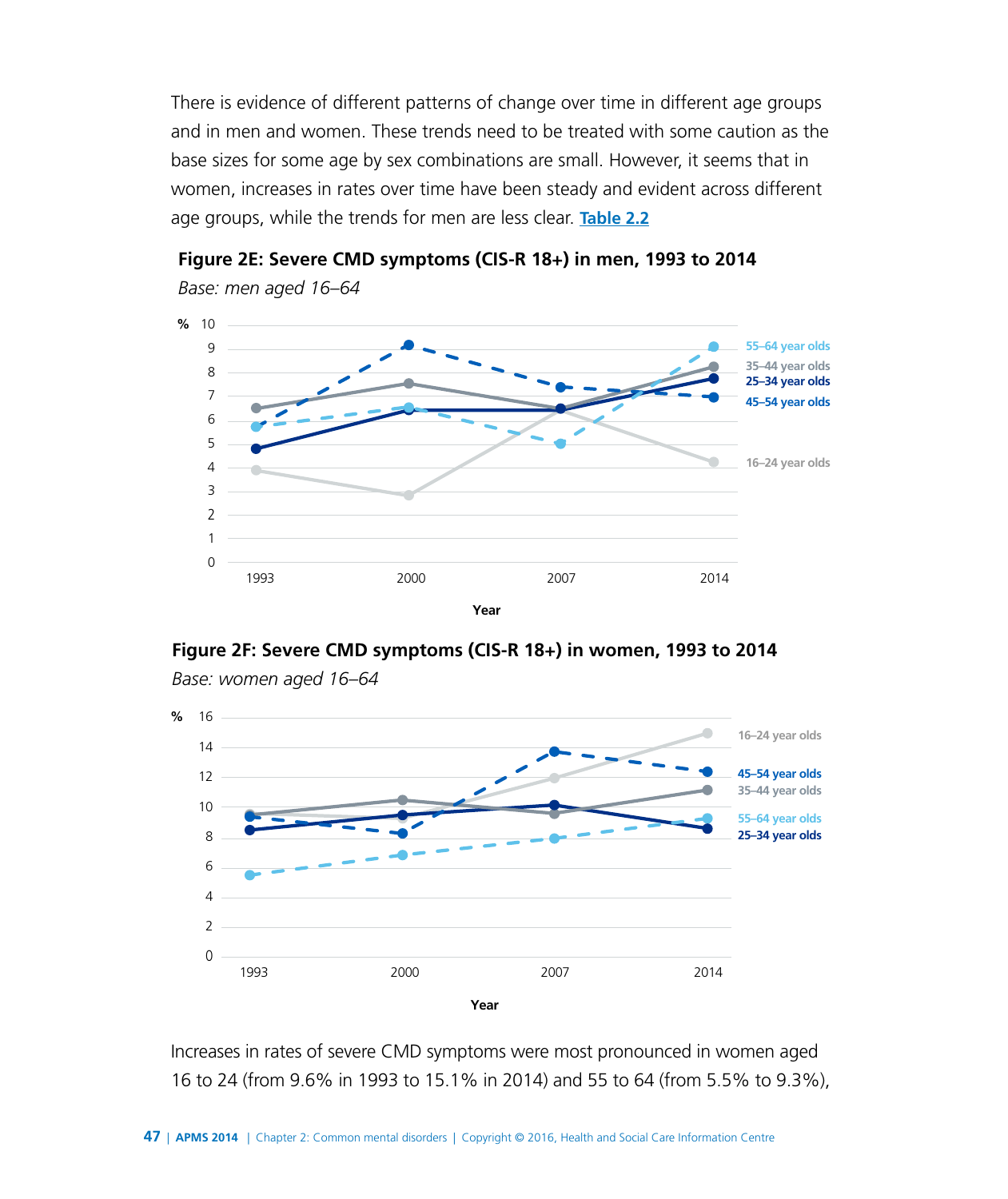and for men aged 55 to 64 (from 5.7% to 9.1%). Overall, and for men, the recent change in rates of severe CMD symptoms between 2007 and 2014 in 55 to 64 year olds was statistically significant. This increase may relate to people of this age being particularly vulnerable at time of economic recession (Frasquilho et al. 2015). The apparent increase in rate among young women does not quite meet statistical significance at the 95% level, and so should be treated with caution unless corroborated by other data sources.

The gap in rates of CMD symptoms between young men and women has grown. In 1993, 16 to 24 year old women (19.2%) were twice as likely as 16 to 24 year old men (8.4%) to have symptoms of CMD. By 2014, CMD symptoms were almost three times more common in women of that age (26.0%) than men (9.1%). **[Table 2.2](http://www.digital.nhs.uk/catalogue/PUB21748/apms-2014-ch-02-tabs.xls)**

#### **Prevalence of CMDs, by age and sex**

One in six (17.0%) people (aged 16 and over) were identified with a CMD in the week before interview. The largest category of CMD, as in previous years of the survey, was CMD-NOS (7.8%). GAD remained the next most commonly identified CMD (5.9%), followed by depression (3.3%), phobias (2.4%), OCD (1.3%) and panic disorder (0.6%). All types of CMD were more prevalent in women than in men, with differences by sex reaching statistical significance for GAD, phobias, panic disorder and CMD-NOS. **[Table 2.3](http://www.digital.nhs.uk/catalogue/PUB21748/apms-2014-ch-02-tabs.xls)**



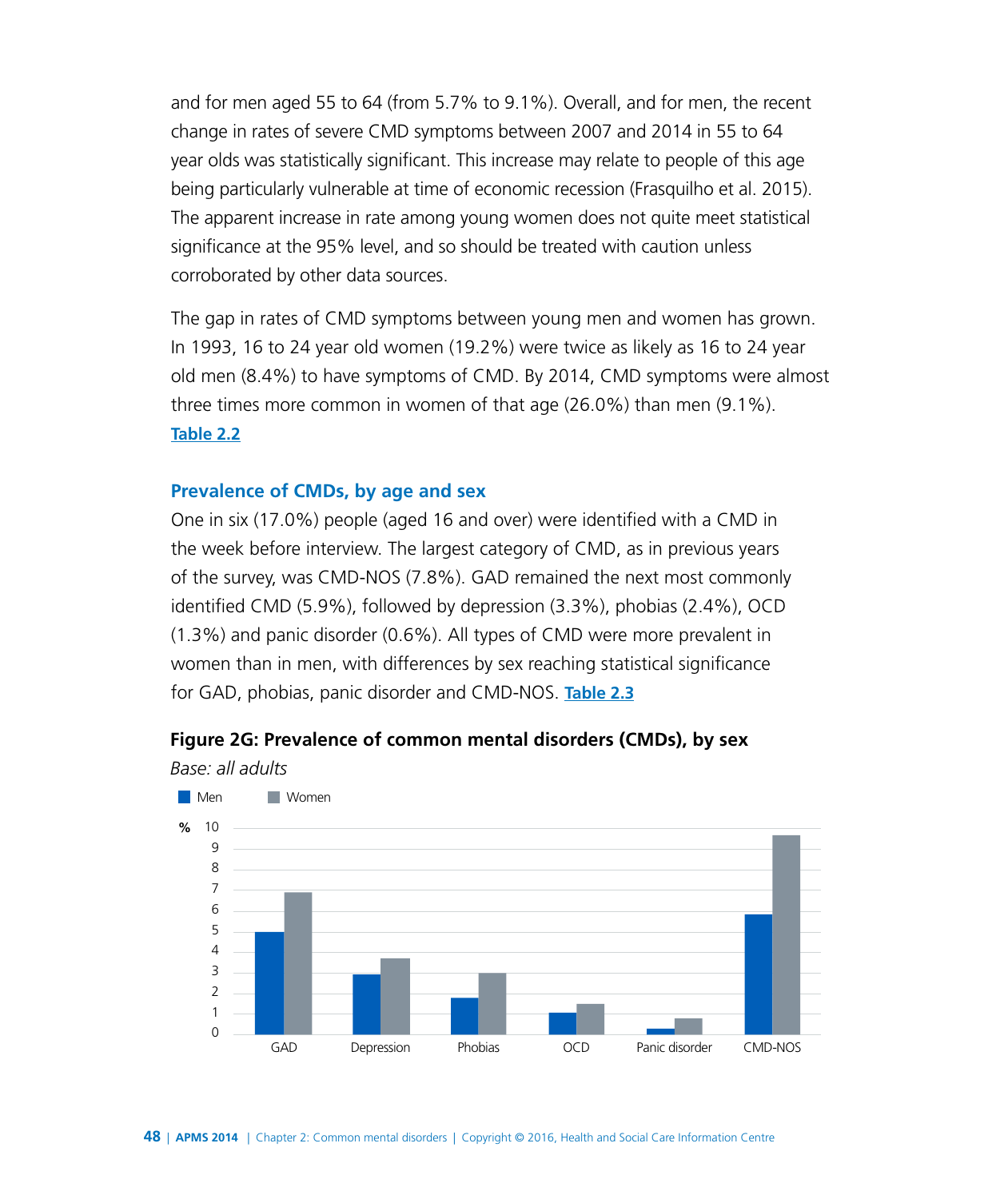With the exception of panic disorder (which had a low prevalence), each type of CMD was more common in people of working age (aged 16 to 64) than in those aged 65 and above.

**Figure 2H: Prevalence of common mental disorders (CMDs), by age**



*Base: all adults*

Anxiety disorders were more common among young women aged 16 to 24 (GAD 9.0%; phobias 5.4%; OCD 2.4%; and panic disorder 2.2%) than in other age-sex groups. **[Table 2.3](http://www.digital.nhs.uk/catalogue/PUB21748/apms-2014-ch-02-tabs.xls)**

#### **Trends in CMDs, 1993 to 2014**

GAD, depression, and phobias were more common in people aged 16 to 64 in 2014 than in previous years of the survey, while rates of OCD, panic disorder and CMD-NOS remained more stable. The prevalence of GAD increased from 4.7% in 2007 (and 4.4% in 1993) to 6.6% in 2014 and depression rose from 2.6% in 2007 (and 2.2% in 1993) to 3.8% in 2014. Phobias increased from 2.1% in 2007 (and 1.8% in 1993) to 2.9% in 2014. These increases were apparent in both men and women, except in the phobia rate which remained unchanged in men. **[Table 2.4](http://www.digital.nhs.uk/catalogue/PUB21748/apms-2014-ch-02-tabs.xls)**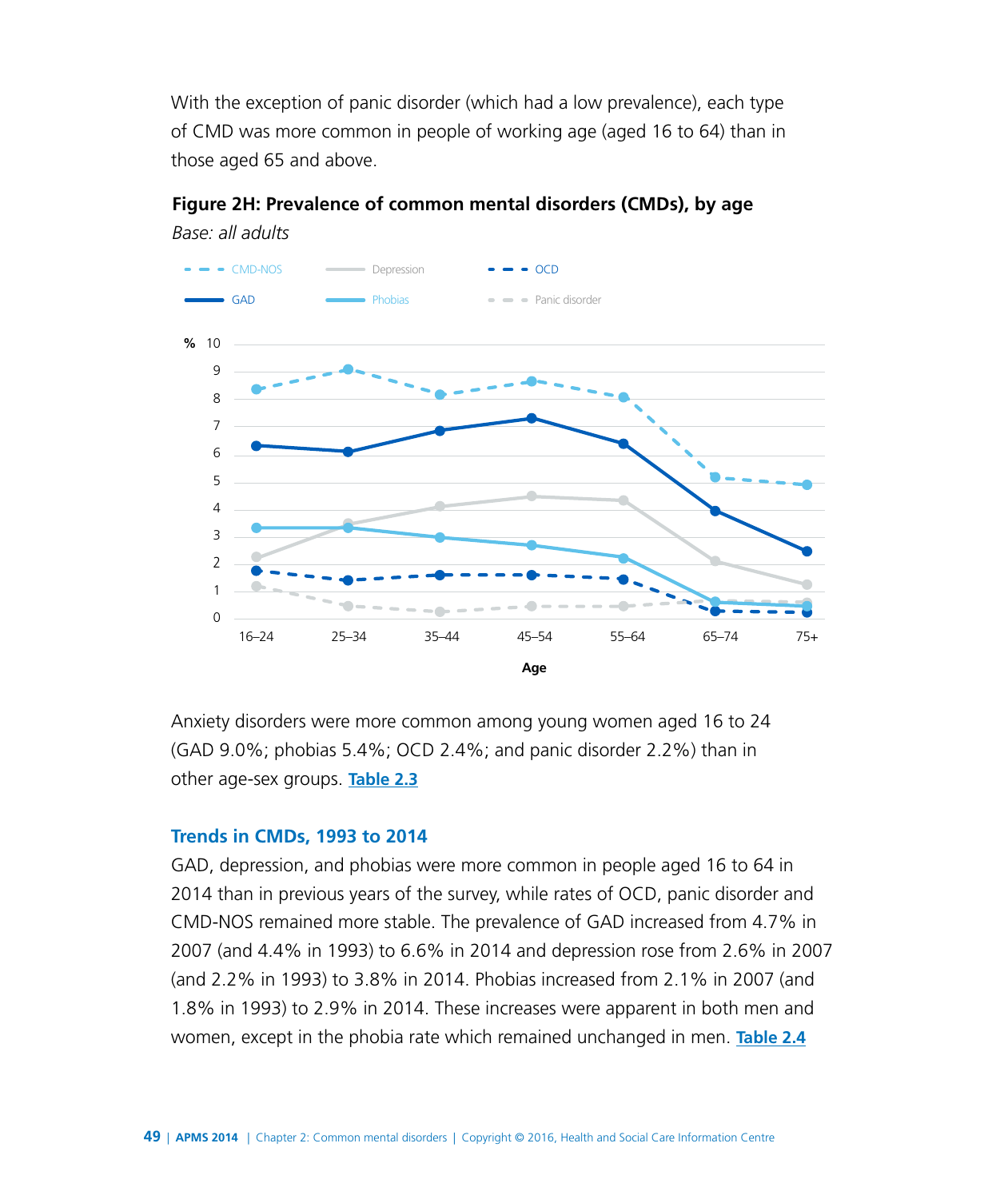#### **Figure 2I: Prevalence of common mental disorders (CMDs), 1993 to 2014**

*Base: adults aged 16–64*



#### **CMD, by CIS-R score**

Having a high symptom score on the CIS-R does not necessarily mean that the criteria for a specific diagnosis are fulfilled. Conversely, some adults who receive a diagnosis do not necessarily score 12 or more on the CIS-R. CIS-R scores of 12 and above are conventionally taken to indicate a CMD. All participants with such a score who did not meet the criteria for any of the specific disorders assessed on the survey were categorised with CMD-NOS. Participants with a CIS-R score of 11 or less might nevertheless meet criteria for one of the specific CMDs. Hence all of those with a CIS-R score of 12 or above were classed as having a CMD in the previous week, compared with only 0.4% of those with a score of 5 or below, and 6.4% of those with a score of between 6 and 11. Most of those with a specific CMD who scored below 12 were classed as having GAD.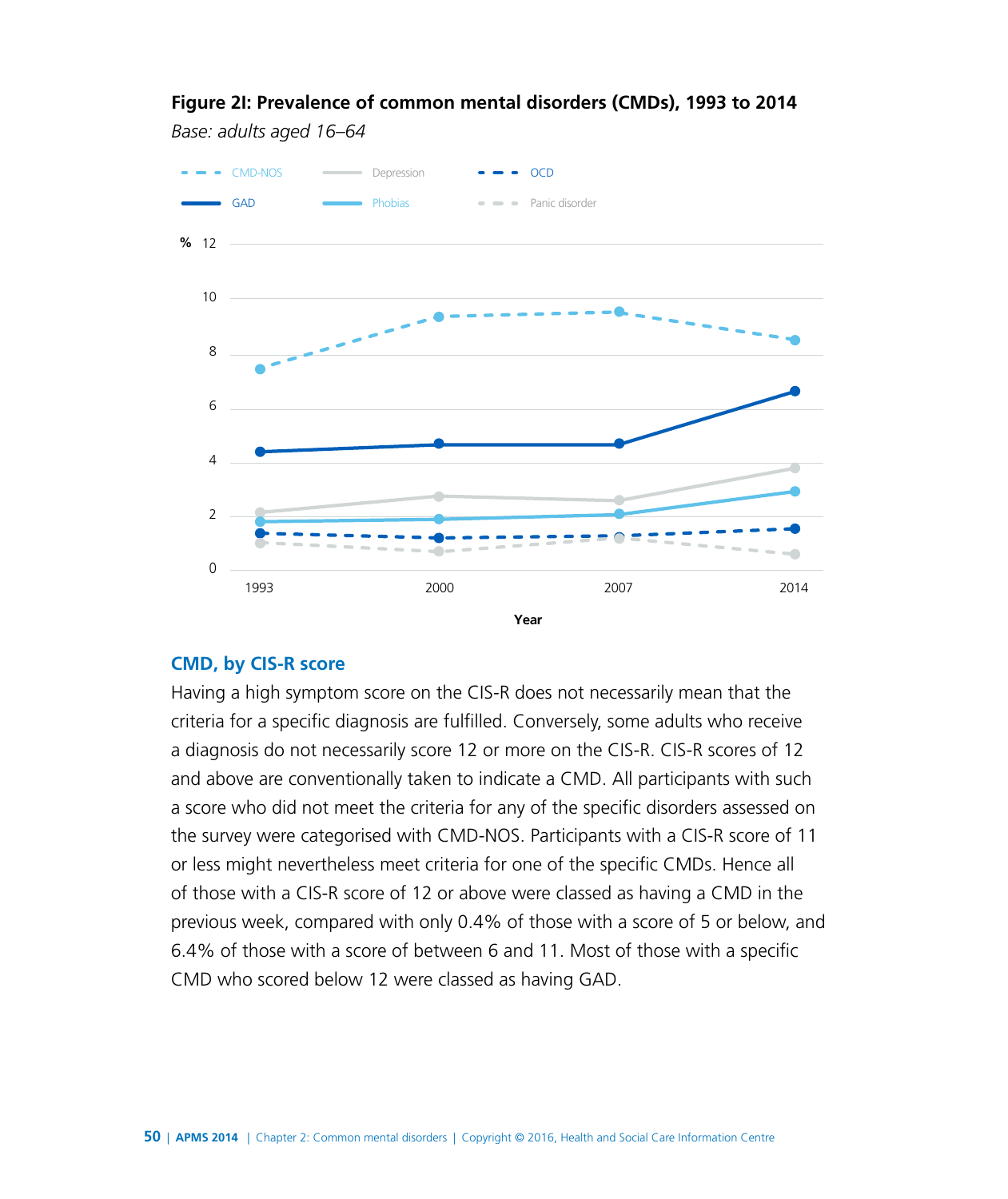Around three quarters of people with a CIS-R score of between 12 and 17 (73.3%) were identified with CMD-NOS. For adults with a CIS-R score of 18 or above, most met the criteria for a specific disorder and only a quarter (27.2%) were classed as having CMD-NOS. Nearly half of those with a CIS-R score of 18 or more (46.3%) were identified with GAD, a third (35.0%) with depression, and a quarter (24.0%) with phobias (it was possible to be identified with more than one CMD). **[Table 2.5](http://www.digital.nhs.uk/catalogue/PUB21748/apms-2014-ch-02-tabs.xls)**

#### **Self-diagnosed and professional diagnosed CMD, by CMD in past week**

Nearly half of adults (43.4%) think that they have had a mental disorder at some point, 35.2% of men and 51.2% of women. A fifth of men (19.5%) and a third of women (33.7%) have also had diagnoses confirmed by a professional. 13.3% of adults reported presence of a diagnosed mental disorder in the past 12 months.

Most participants identified by the CIS-R interview as having CMD already thought that they had CMD, and in many cases they had also been so diagnosed by a professional. Of those identified with CMD symptoms in the week before interview, 84.2% reported that they had had a mental disorder at some point, and 63.8% had been given this diagnosis by a professional. The corollary of this is that a third (36.2%) of people identified by the survey as currently having a disorder had never been diagnosed with one. Just under half (47.9%) reported having a diagnosed CMD in the last year.

Of those identified with CMD, two thirds (67.2%) reported that they had had depression at some point. This included 54.8% who reported being diagnosed by a professional. Of those with CMD, 44.6% mentioned having 'panic attacks': 30.2% of whom reported that this had been diagnosed by a professional, 18.0% within the last year. Other CMDs were mentioned less frequently. **[Table 2.6](http://www.digital.nhs.uk/catalogue/PUB21748/apms-2014-ch-02-tabs.xls)**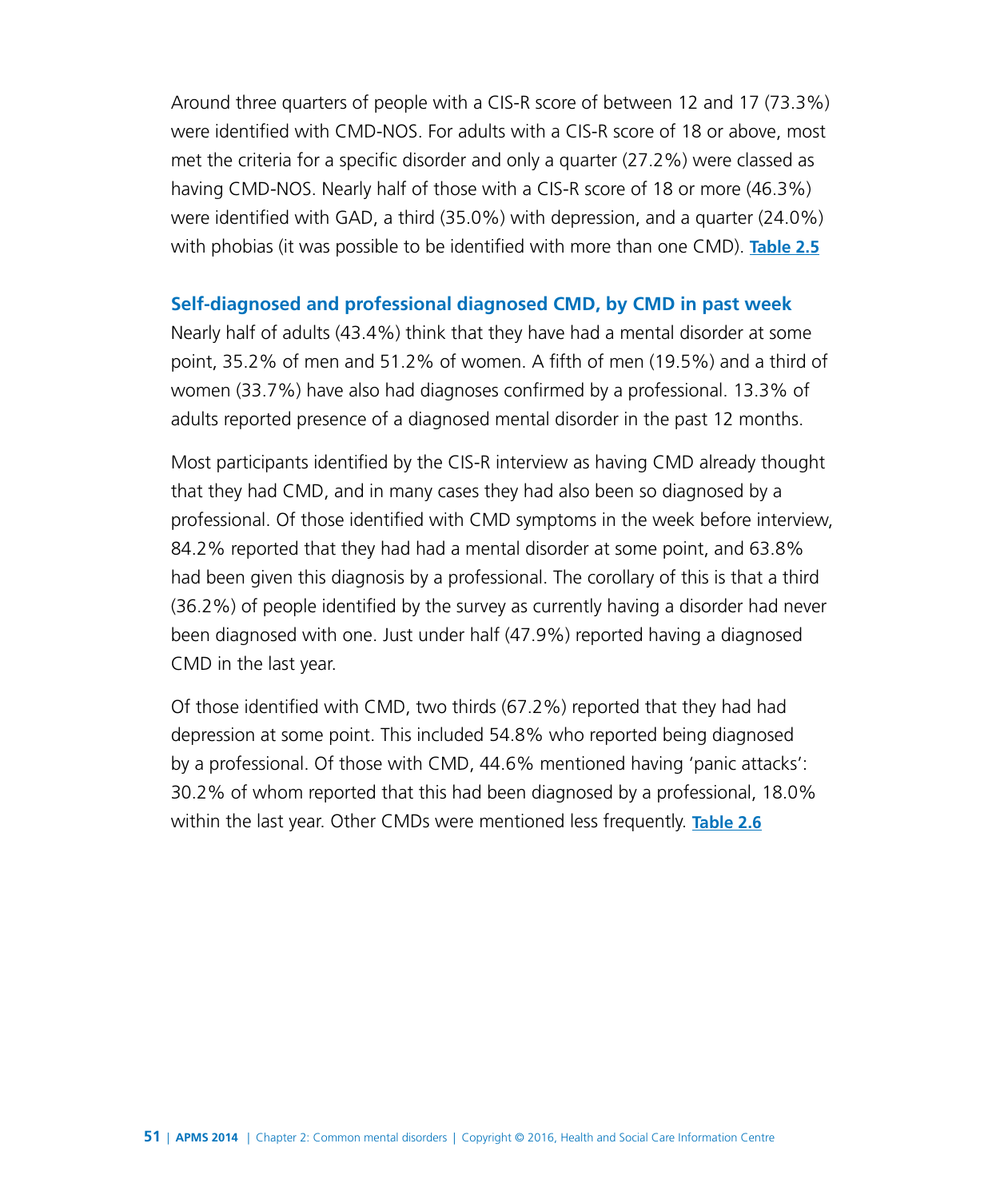### **Figure 2J: Self-diagnosed CMD, professional diagnosed CMD and presence of diagnosed CMD in past year, among adults with CMD in the past week**

*Base: all adults with a CMD as identified by CIS-R*



Whatever the type of disorder identified by the CIS-R assessment, the most common professional diagnosis (as reported by survey participants) was depression, ranging from 43.8% of those identified with panic disorder (albeit a very small sample) to 83.0% of those with OCD. People identified as having OCD in the CIS-R assessment rarely reported being diagnosed as such by a professional (in only 13.2% of cases). There was an even greater apparent mismatch among those identified as having some form of phobia, of whom only 7.2% reported having a professional diagnosis of phobia. **[Table 2.6](http://www.digital.nhs.uk/catalogue/PUB21748/apms-2014-ch-02-tabs.xls)**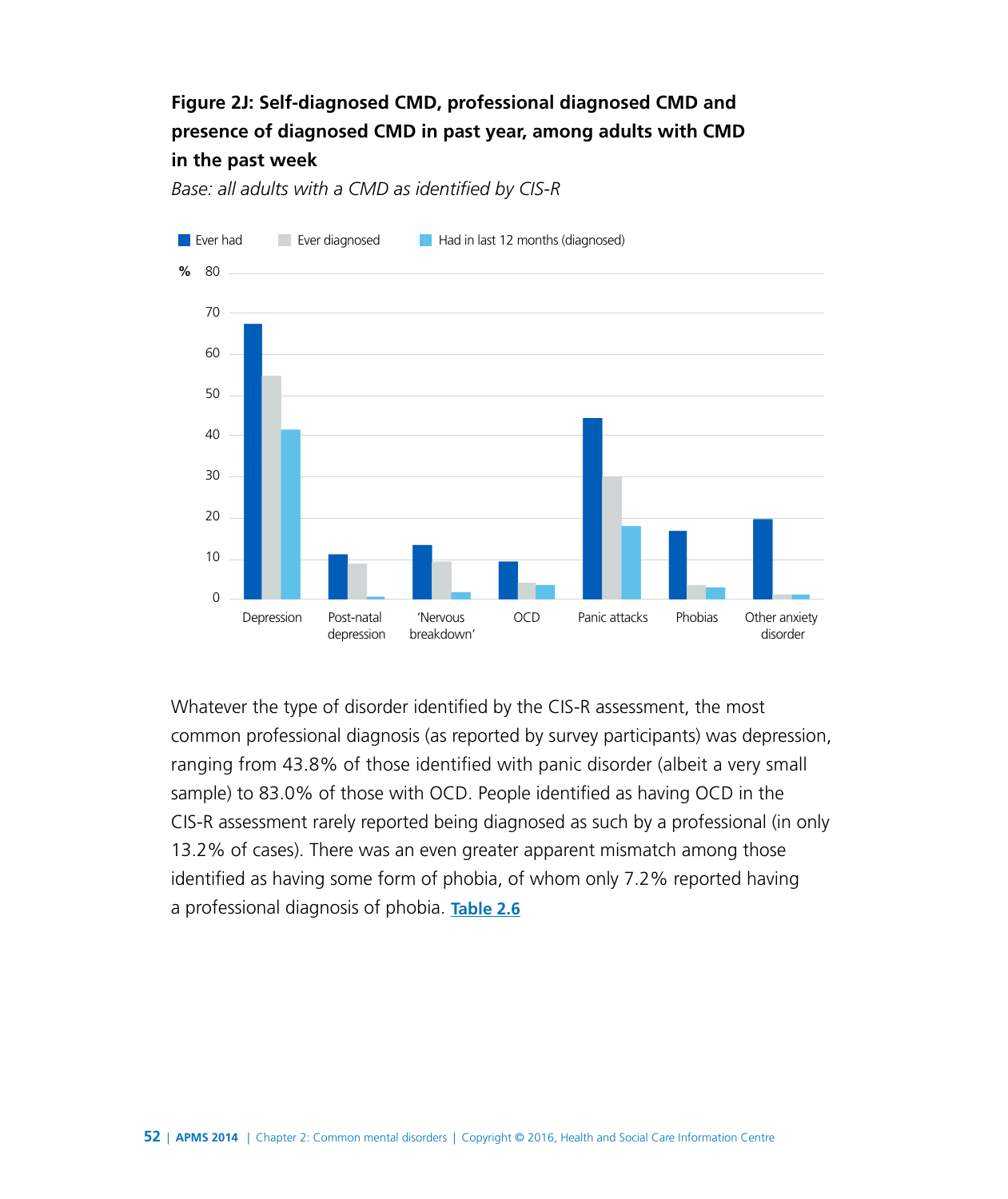|  |  | Professional diagnosed CMD, by CMD in past week (as identified by CIS-R) |  |
|--|--|--------------------------------------------------------------------------|--|
|  |  |                                                                          |  |

|                       | CMD in past week, as identified by CIS-R |         |            |                 |  |  |  |
|-----------------------|------------------------------------------|---------|------------|-----------------|--|--|--|
|                       | Depression                               | Phobias | <b>OCD</b> | Panic disorder  |  |  |  |
| <b>Ever diagnosed</b> |                                          |         |            |                 |  |  |  |
| with CMD by           | $\%$                                     | $\%$    | $\%$       | $\%$            |  |  |  |
| professional          |                                          |         |            |                 |  |  |  |
| (self-reported)       |                                          |         |            |                 |  |  |  |
| Depression            | 70.0                                     | 72.1    | 83.0       | 43.8            |  |  |  |
| Phobia                | 5.9                                      | 7.2     | 6.0        |                 |  |  |  |
| <b>OCD</b>            | 7.1                                      | 7.9     | 13.2       |                 |  |  |  |
| Panic attacks         | 42.7                                     | 45.5    | 41.9       | 22.3            |  |  |  |
| Bases                 | 284                                      | 201     | 103        | 43 <sup>a</sup> |  |  |  |

a  *Note small base for panic disorder.*

#### **Variation in CMDs by other characteristics**

#### *Ethnic group*

In men, prevalence of CMD did not vary significantly by ethnic group, whereas it did in women. Using age-standardised figures, non-British White women were less likely than White British women to have a CMD (15.6%, compared with 20.9% respectively), while CMDs were more common in Black and Black British women (29.3%).

Perhaps because of small sample sizes, differences between ethnic groups in rates of specific disorders were not statistically significant. However, depression appeared to be more prevalent among Black women, while panic disorder appeared to be more prevalent among women in Black, Asian and mixed or other ethnic groups. Conclusions about any apparent but non-significant differences in rates should not be made without further evidence. **[Table 2.7](http://www.digital.nhs.uk/catalogue/PUB21748/apms-2014-ch-02-tabs.xls)**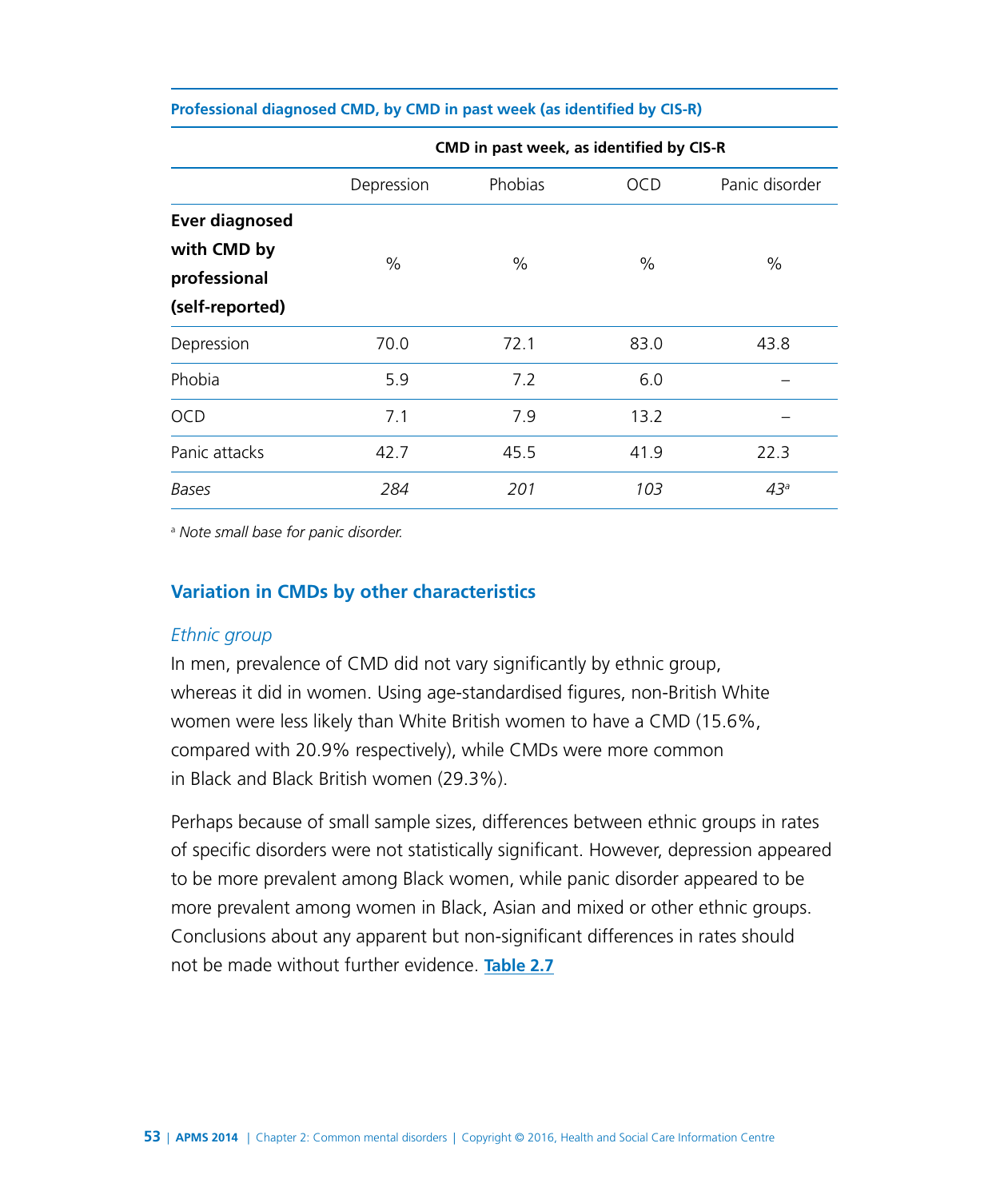#### *Household type*

Adults aged between 16 and 59 who lived alone were significantly more likely to have CMD than people who lived with others. A quarter of men (25.5%) and a third of women (35.0%) aged less than 60 who lived alone were assessed as having a CMD, compared with 13.2% of all men and 20.7% of all women.

Differences between the sexes in the prevalence of CMD were most noticeable in large family households, large adult households, and older couple households. The overall prevalence of CMD in women who lived in large family households was 26.4%, compared with 13.7% of men who lived in such households; in large adult households it was 24.6% of women and 13.1% of men; and in older couple households it was 15.1% of women and 6.1% of men. **[Table 2.8](http://www.digital.nhs.uk/catalogue/PUB21748/apms-2014-ch-02-tabs.xls)**

### **Figure 2K: Prevalence of common mental disorder (CMD), by household type and sex**

*Base: all adults*



**Household type**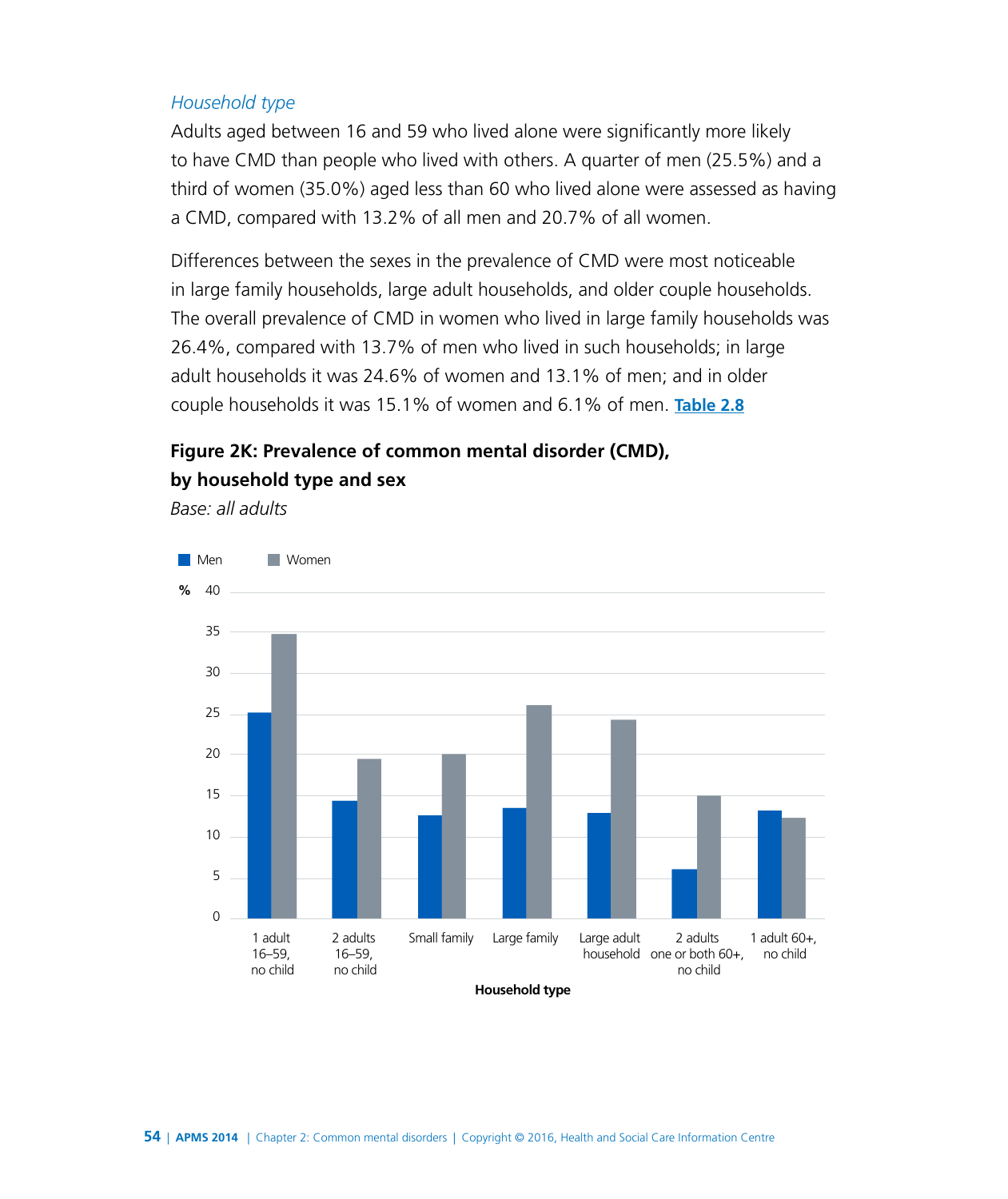#### *Employment status*

Employed adults were less likely to have a CMD than those who were economically inactive or unemployed. There was no difference in the overall prevalence of CMDs between those in full-time and in part-time employment.

Using age-standardised figures, the CMD rate in employed people aged 16 to 64 was half that of their non-employed counterparts (14.1% of those in full-time employment and 16.3% of those in part-time employment, compared with 28.8% of unemployed people looking for work, and 33.1% of the economically inactive).

Women in full-time employment were twice as likely to have CMD as full-time employed men (age-standardised 19.8%, compared with 10.9% respectively). Unemployed women were also more likely to have CMD than unemployed men (34.6% of women and 24.5% of men). However, there was no significant difference in prevalence between men and women employed part-time (14.7% and 16.9% respectively), nor was there a difference between economically inactive men and women (33.1% and 33.0% respectively). **[Table 2.9](http://www.digital.nhs.uk/catalogue/PUB21748/apms-2014-ch-02-tabs.xls)**

### **Figure 2L: Prevalence of common mental disorder (CMD), by employment status (age-standardised) and sex**



*Base: adults aged 16–64*

**Employment status**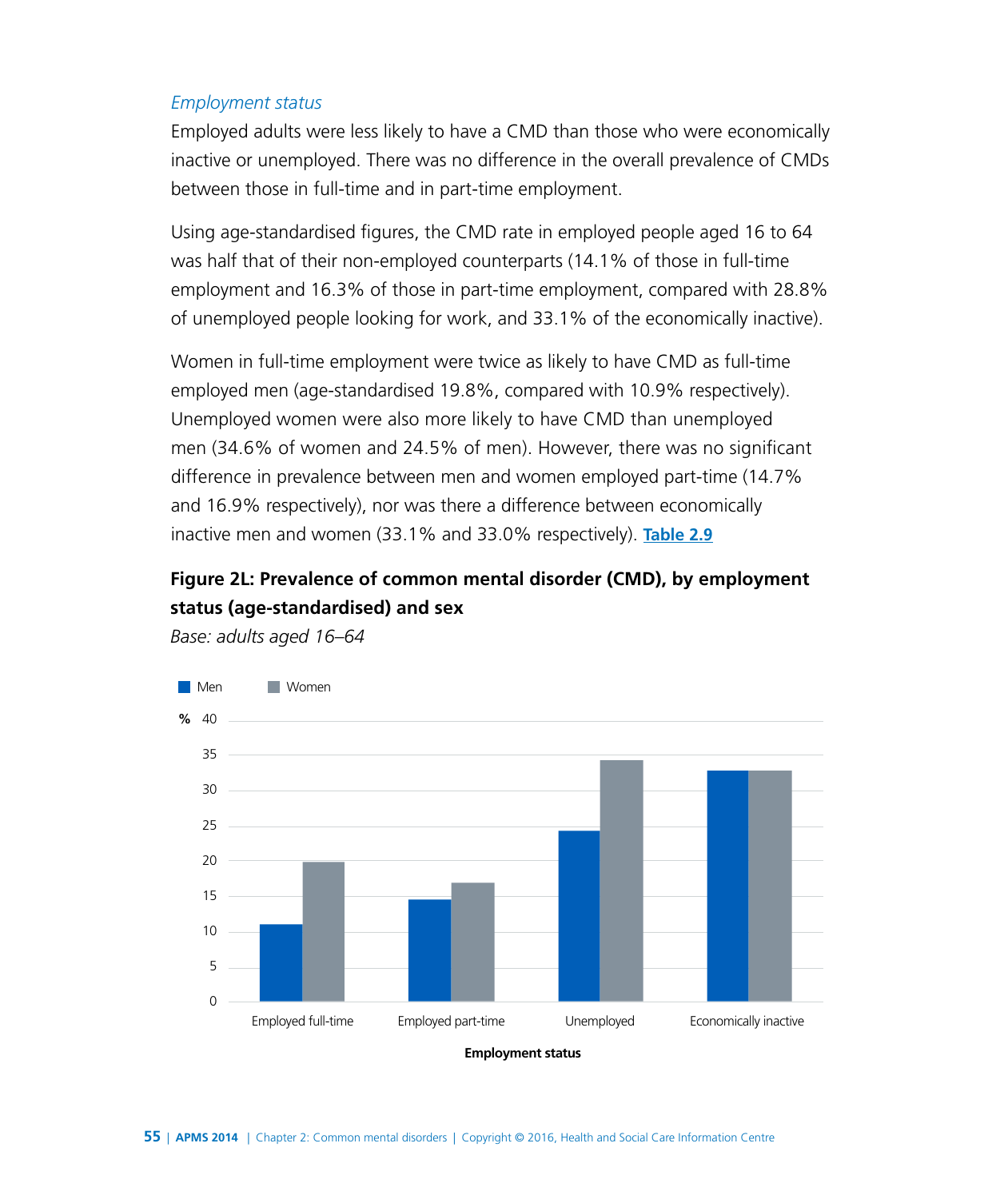#### *Benefit status*

There were very large differences in the prevalence of CMD between those in receipt of particular benefits and those who were not. This was true for all types of CMD. Patterns of prevalence were similar for men and women and are discussed below in terms of their age-standardised rates.

Two-thirds of adults aged 16 to 64 in receipt of Employment and Support Allowance (ESA, a disability-related out-of-work benefit) had a CMD (66.1%), compared with one in six adults not in receipt of this benefit (16.9%). More than four in five women in receipt of ESA had a CMD (81.0%), compared with one in five (21.1%) of those not in receipt. GAD (41.1%), phobias (31.2%) and depression (28.5%) were all particularly prevalent among female ESA recipients, as were GAD (24.3%) and depression (25.3%) for men. **[Table 2.10](http://www.digital.nhs.uk/catalogue/PUB21748/apms-2014-ch-02-tabs.xls)**

### **Figure 2M: Prevalence of common mental disorders (CMDs), by receipt of Employment and Support Allowance (age-standardised)**

*Base: adults aged 16–64*

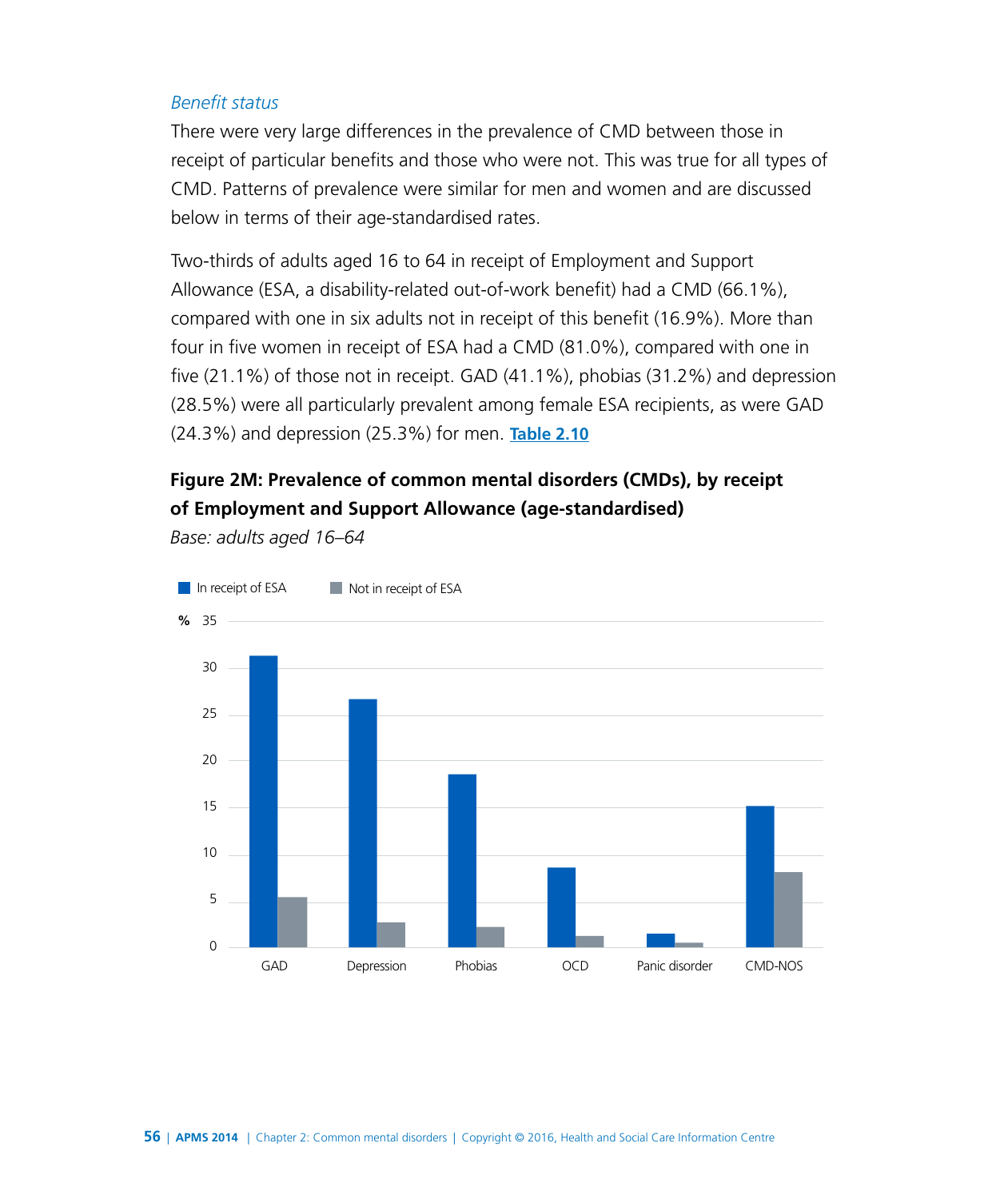Out-of-work benefits include those aimed at people who are unemployed and looking for work, such as Jobseeker's Allowance, as well as those aimed at people who are out of work for reasons of illness or disability, such as ESA. Hence figures for those in receipt of any out-of-work benefit reflect a combination of those shown in Table 2.9 for unemployed adults and those in Table 2.10 for adults in receipt of ESA.

Almost half of adults aged 16 to 64 in receipt of some kind of out-of-work benefit were identified as having a CMD (age-standardised 47.4%, compared with 15.8% of those not in receipt of such benefits). Differences in prevalence between those in receipt and those not in receipt of out-of-work benefits were statistically significant for each of the six types of CMD.

Housing benefit is available to certain low-income households to help with rent payments. It is not restricted to those of working age. The prevalence of CMD among those in receipt of housing benefit was more than twice that among those not in receipt of it (age-standardised 35.1%, compared with 14.9% of those not in receipt). **[Table 2.10](http://www.digital.nhs.uk/catalogue/PUB21748/apms-2014-ch-02-tabs.xls)**

### **Figure 2N: Prevalence of common mental disorder (CMD), by receipt of benefits (age-standardised)**

*Base: adults aged 16–64/all adults*



**Benefit status**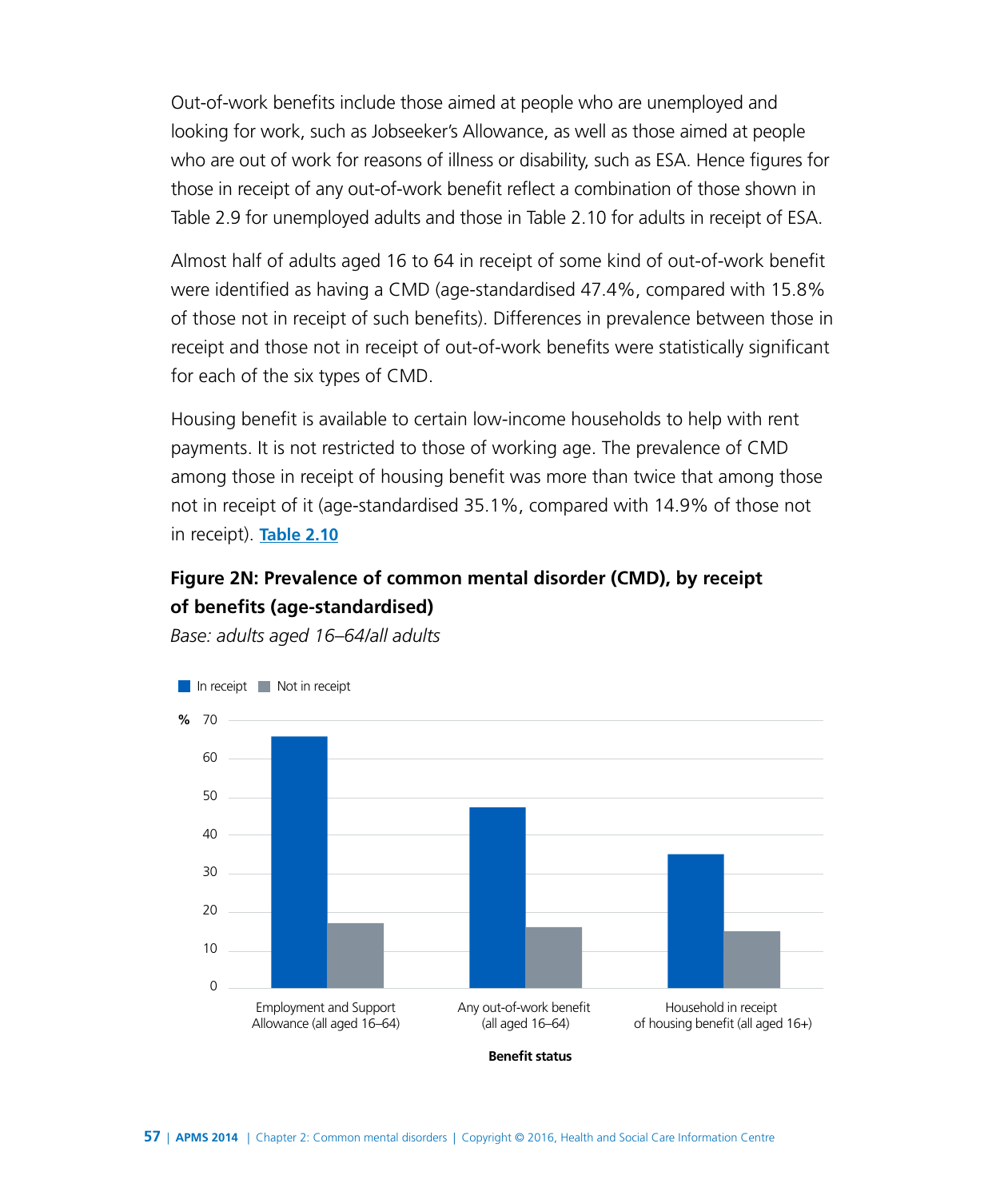#### *Region*

CMDs were more prevalent in certain regions of England. This was driven partly by differences in the prevalence of the less common disorders, OCD and panic disorder, as well as by CMD-NOS. Rates of CMD were highest in the South West of England (age-standardised 20.9%), North West (19.0%), West Midlands (18.4%) and London (18.0%). They were lowest in the South East (13.6%) and East of England (14.4%).

The prevalence of panic disorder was 1.3% in the North West, 0.9% in the South West, 0.8% in London, and 0.5% or less in other regions (age-standardised figures). OCD was particularly prevalent among women in the East Midlands, compared with other areas (age-standardised 4.4% in the East Midlands, 2.5% in the South West, and 1.6% or less in other regions). CMD-NOS were most common in the South West (age-standardised 9.8%) and the West Midlands (9.3%), and least common in the South East (5.4%), the East of England (5.6%) and the North East (5.9%). **[Table 2.11](http://www.digital.nhs.uk/catalogue/PUB21748/apms-2014-ch-02-tabs.xls)**

#### *Cigarette smoking status*

Smokers were significantly more likely than non-smokers to have a CMD. Among smokers, those smoking 15 or more cigarettes a day were more likely to have a CMD than those who smoked fewer (age-standardised prevalence: 14.1% of those who had never smoked and 15.2% of ex-smokers had a CMD, compared with 23.3% of those smoking fewer than 15 cigarettes a day and 31.3% of those smoking 15 or more). A similar pattern among smokers and non-smokers was present when looking at the prevalence of each type of CMD (although not all differences were significant). **[Table 2.12](http://www.digital.nhs.uk/catalogue/PUB21748/apms-2014-ch-02-tabs.xls)**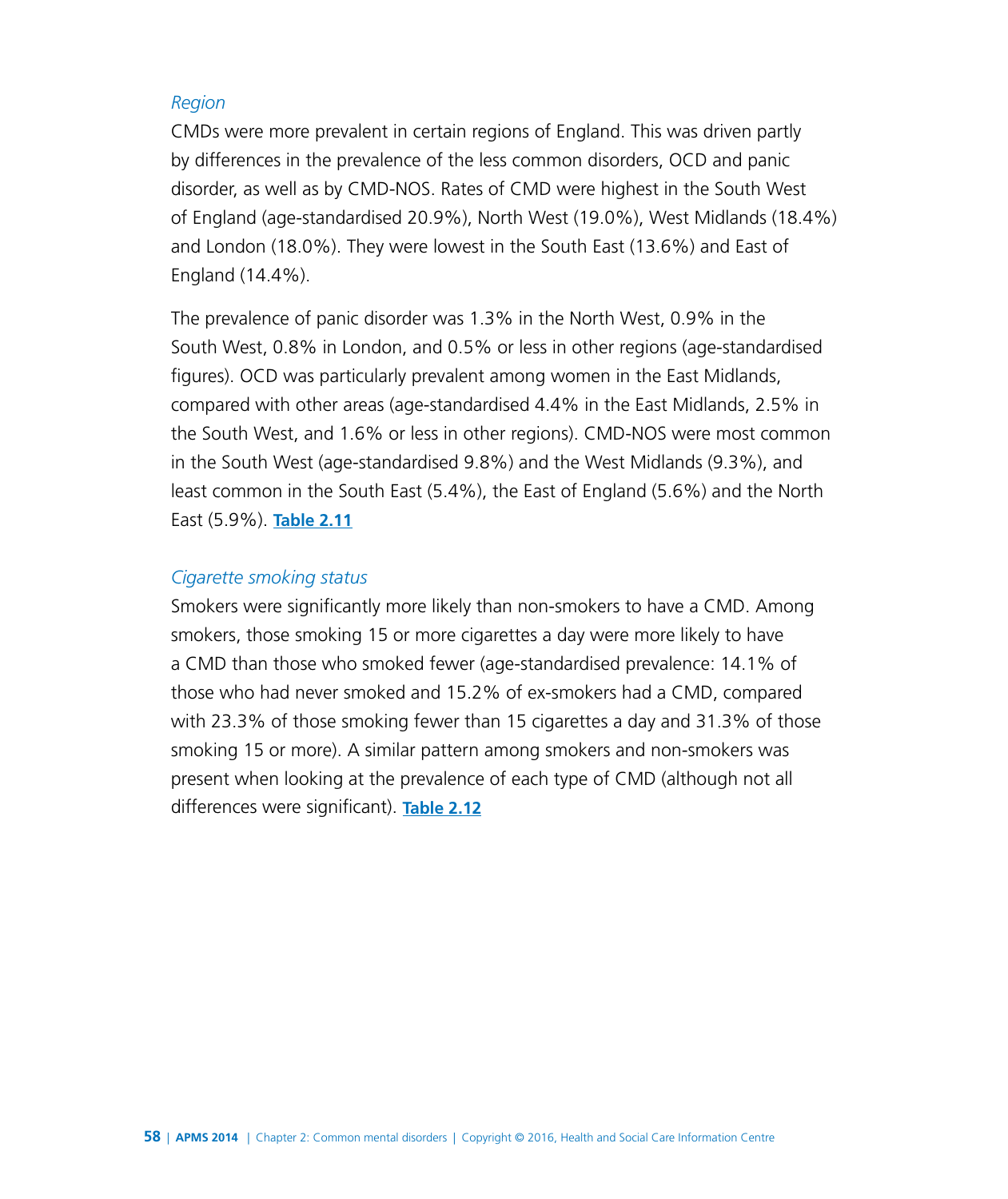### **Figure 2O: Prevalence of common mental disorder (CMD), by smoking status (age-standardised)**

*Base: all adults*



# **2.4 Discussion**

CMDs are among the most prevalent health conditions affecting people in the UK. The one week prevalence rates reported in this chapter suggest around one in six adults in England has a CMD at any one time. Around half of these have symptoms severe enough to warrant active intervention, and the rest would likely benefit at least from clinical recognition. The most prevalent of the CMDs was CMD-NOS, identified in 7.8% of adults, followed by generalised anxiety disorder (GAD) (5.9%), depression (3.3%), phobias (2.4%), obsessive compulsive disorder (OCD) (1.3%) and panic disorder (0.6%).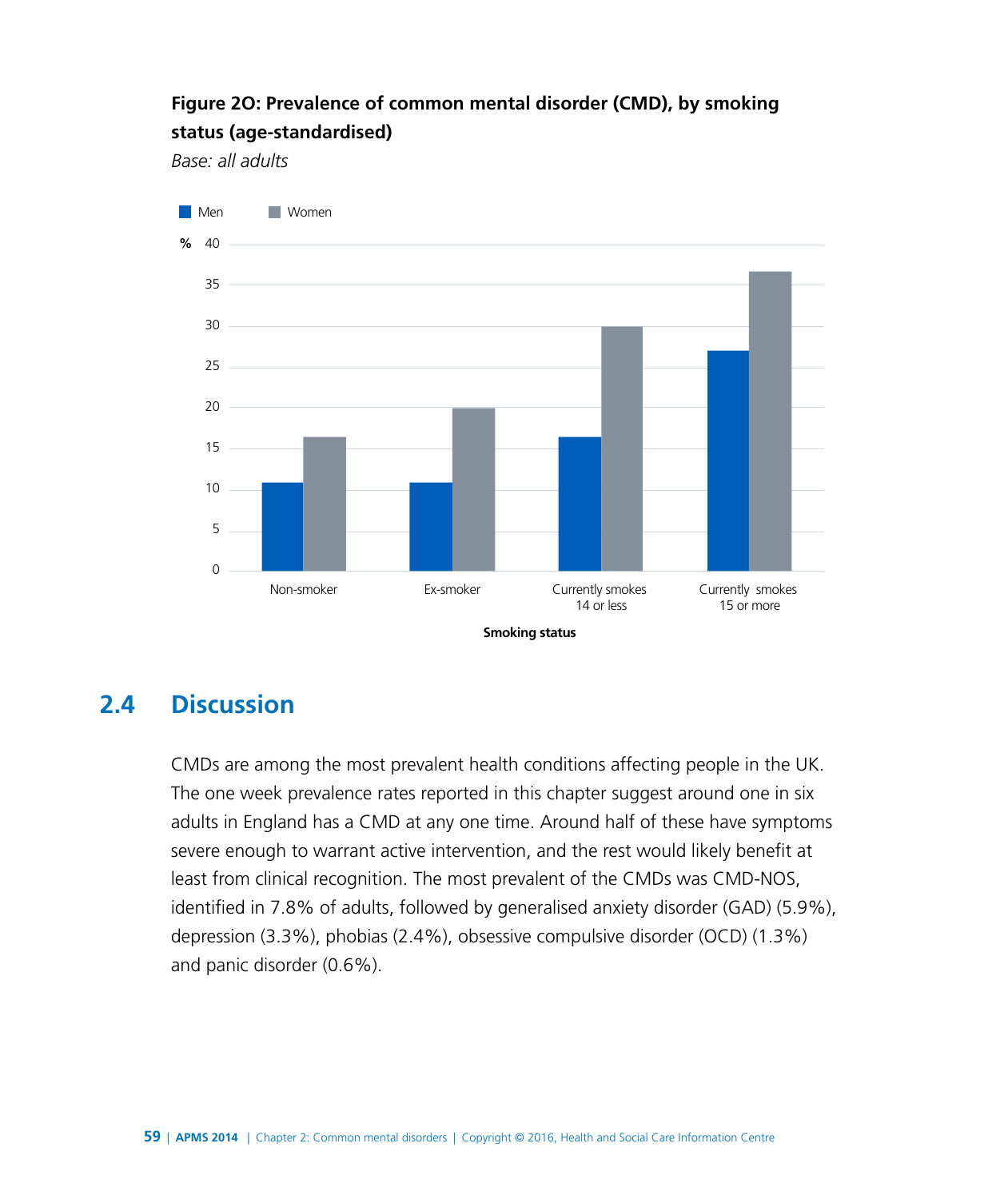As in previous studies, rates of CMD were higher in women than men. Prevalence was also higher for both men and women in 2014 than in 1993. However, while prevalence remained broadly stable between 2000 and 2014 for men, there has been a steady increase among women. 20.4% of women were identified with CMD in 2000, 21.5% in 2007, and 23.1% in 2014. This could represent an increased likelihood for women to report symptoms compared to men, or an increase in risk factors for CMD in women such as exposure to domestic violence (Trevillion et al. 2012), increased work and home stressors such as caring (Pinquart and Sörensen 2006), financial problems, unemployment or social isolation (Clark et al. 2012). There is evidence that the onset of recession around 2008 in the US and Europe led to increasing rates of mental disorder (Riumallo-Herl et al. 2014) and suicide (Chang et al. 2013). This is an area which requires further research (Payne and Doyal 2010).

All types of CMD (with the exception of panic disorder, which had a very low prevalence) were more common in adults of working age than in those aged 65 and above. Below the age of 65, overall rates of CMD were fairly constant, at around 18% to 19%. Prevalence among those aged 75 and above was half this rate (8.8%). Although this was similar to the findings in the 2007 survey, it is striking that older people suffer much lower rates of mental disorder than their younger counterparts (Streiner et al. 2006), despite the increasing social isolation and poorer physical health that ageing may bring (Luanaigh and Lawlor 2008). Rates of dementia complicate the picture of mental health in this older group. Nevertheless, this relatively lower level of CMD is reassuring, given that older adults with mental health problems incur greater disability than those with physical illness alone (Bartels and Naslund 2013).

Compared with previous years, CMD rates in those aged 55 to 64 have increased (Spiers et al. 2011). One interpretation of this may be that the recession, which began in 2008, has had more of an impact on the mental health of adults approaching retirement than of those who had already reached retirement age. Those currently aged less than 65 also face different uncertainties about the future in relation to extended working lives. Various chapters show evidence of a cohort effect, with those currently aged 55 to 64 reporting levels of disorder potentially higher than that of 55 to 64 year olds in previous surveys in the APMS series.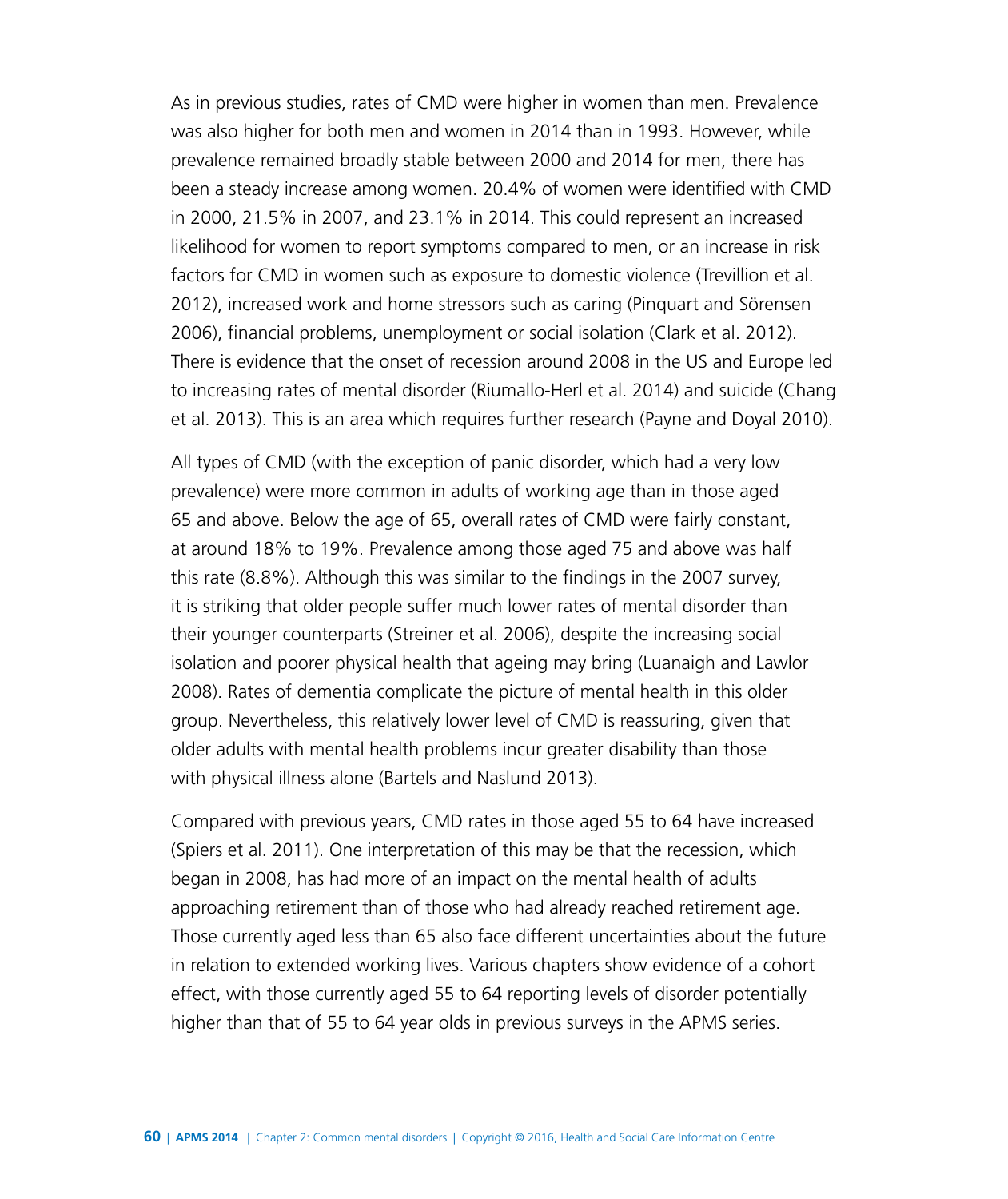This chapter also presents data that suggests a recent increase in prevalence of CMD among young women, from 22.2% in 2007 to 28.2% in 2014. The sample size for this subgroup was small, and the apparent change in rate did not quite reach statistical significance, however it is consistent with trends reported elsewhere and warrants more detailed investigation (Knudsen 2016; Lessof et al. 2016). This is the first cohort to come of age in the context of social media. There is some limited evidence on links between mental illness and social media exposure (Primack et al. 2009) and that excessive use of computers and mobile phones may be linked to a higher risk of mental disorder in young women, possibly mediated by sleep loss (Thomée et al. 2012). There is also some research on use of the Internet and mental distress in women (Derbyshire et al. 2013), but this is an area that needs further research.

CMDs were more prevalent in certain groups of the population. These included Black women, adults under the age of 60 living alone, women living in large households, adults who were not in employment or who were in receipt of benefits and those who smoked cigarettes. These associations are in keeping with increased social disadvantage and poverty being associated with increased risks of CMD (Cooper 2011; Gabbay et al. 2015). There is scope for further research and social intervention here (WHO 2014). Although we confirmed the well-known association between lack of paid employment and CMD, we found no significant association with part-time working. There has been some concern in the UK in recent years about part-time and zero hours contracts. However, our evidence would suggest that less than full-time working is not necessarily a risk factor for poor mental health. This is notable given other UK evidence that poor mental health may induce people to work fewer hours (Dawson et al. 2015). What may matter even more is working excessive hours (Kleiner et al. 2015).

Most of the participants identified with CMD using the survey assessment recognised that they had a CMD. Just under two-thirds also said that they had, at some point, been diagnosed with a CMD by a professional. This adds weight to the use of diagnostic measures of mental health and suggests that surveys such as this are using criteria that accord with participants' experiences.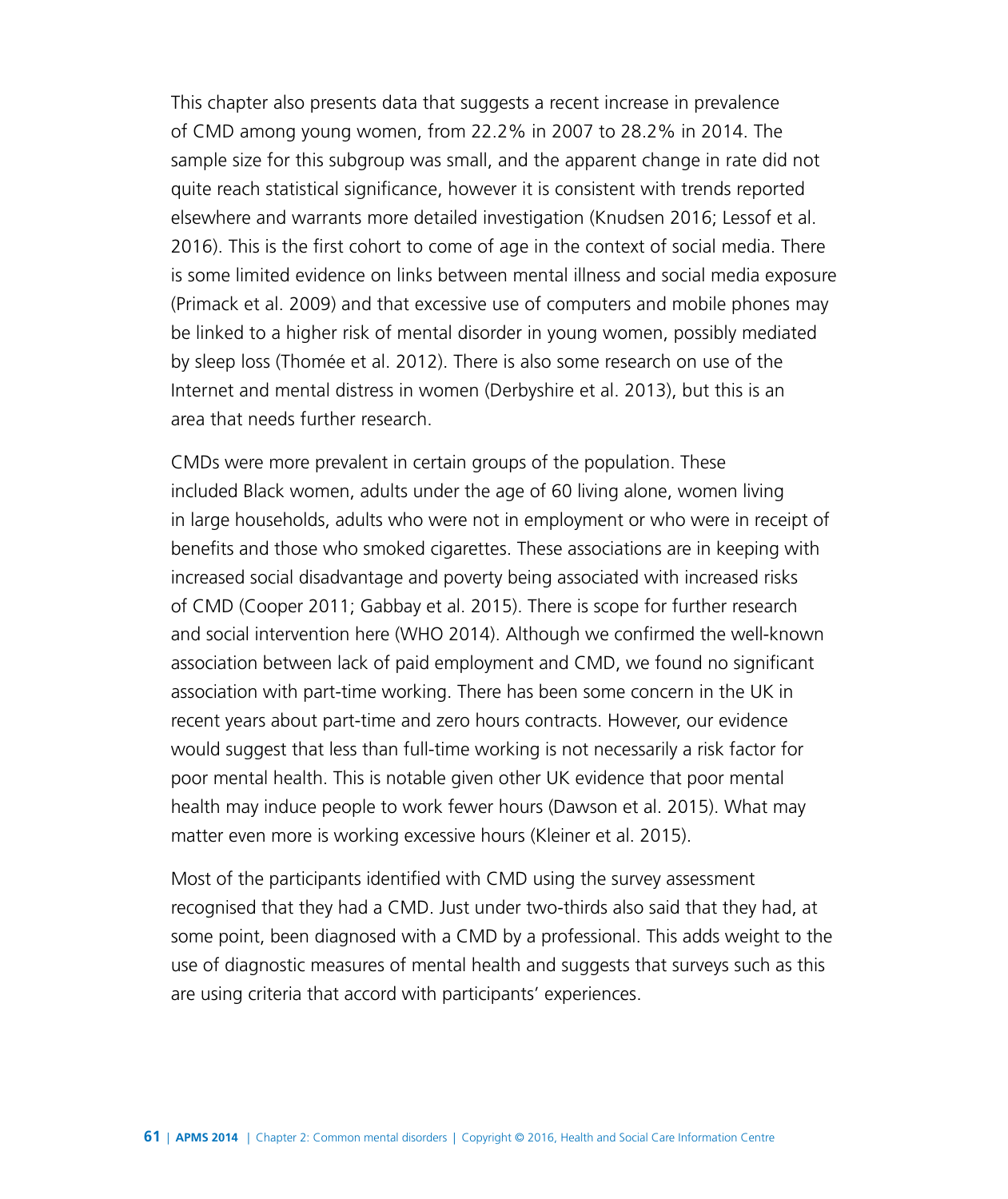Nevertheless, the symptoms identified by the survey instrument did not always match the diagnoses participants reported being given by professionals. Most of those reporting some kind of professional CMD diagnosis said that they had been diagnosed with depression or panic attacks. It is likely that this reflects the language used by people when discussing their mental health with professionals, and reflects people's understanding of their own experiences of mental illness. When doctors and patients talk about mental health, it is likely that they use widely understood terms and symptoms such as 'depression' and 'panic attacks'. That is to say, any differences between disorders identified by the CIS-R and disorders that people report having been diagnosed with, does not necessarily mean that people have been misdiagnosed.

### **2.5 Tables**

#### **Prevalence and trends**

- Table 2.1 Severity of symptoms of common mental disorder (CMD), by age and sex
- Table 2.2 Severity of CMD symptoms (CIS-R score) in 1993, 2000, 2007 and 2014, by age and sex
- Table 2.3 CMD in past week, by age and sex
- Table 2.4 CMD in past week in 1993, 2000, 2007 and 2014, by age and sex
- Table 2.5 CMD in past week, by CIS-R score
- Table 2.6 Self-diagnosed CMD, professional diagnosed CMD, and presence of professional diagnosed CMD in past 12 months, by CMD in past week

#### **Characteristics**

- Table 2.7 CMD in past week (observed and age-standardised), by ethnic group and sex
- Table 2.8 CMD in past week, by household type and sex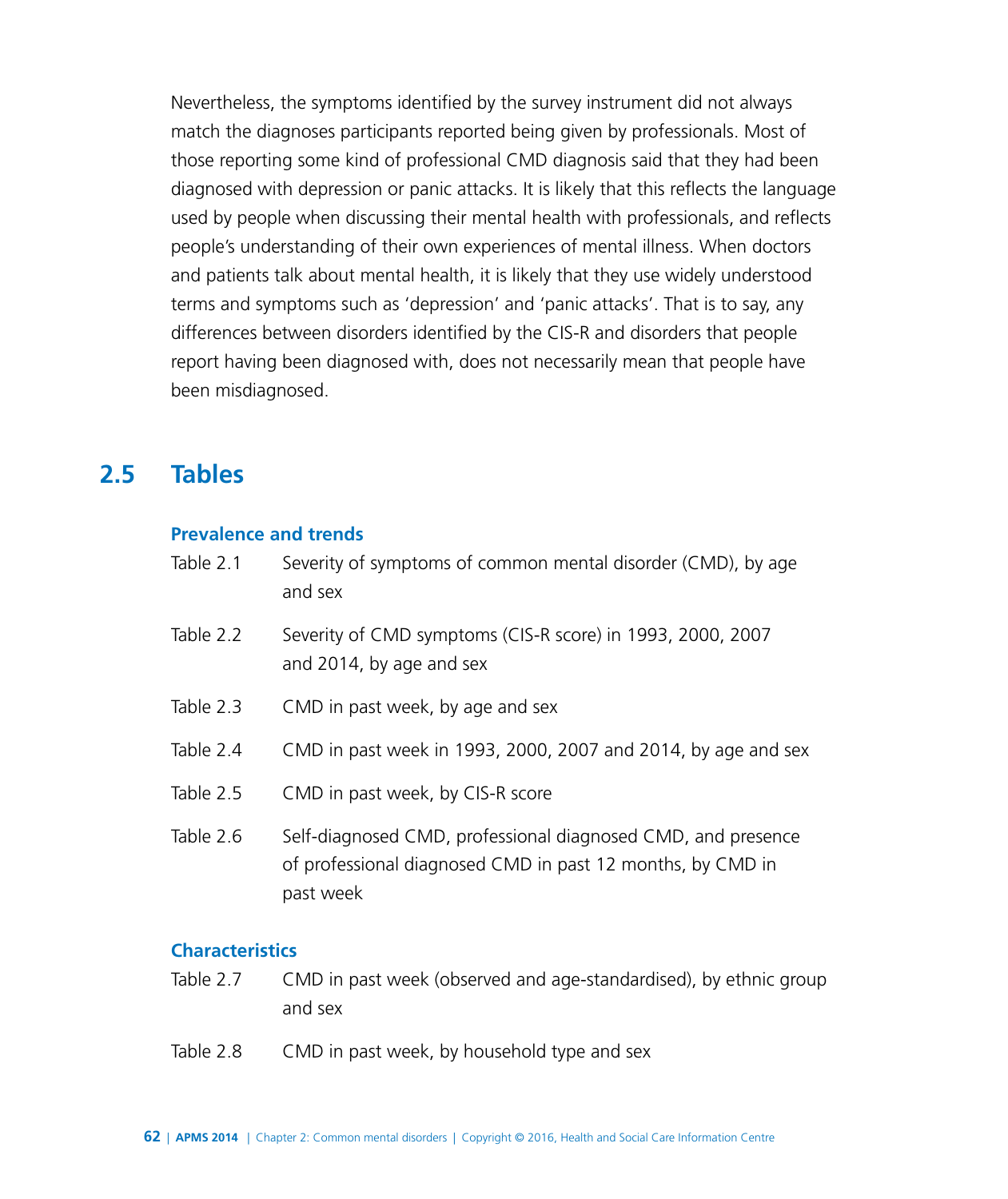- Table 2.9 CMD in past week (observed and age-standardised), by employment status and sex
- Table 2.10 CMD in past week (observed and age-standardised), by benefit status and sex
- Table 2.11 CMD in past week (observed and age-standardised), by region and sex
- Table 2.12 CMD in past week (observed and age-standardised), by cigarette consumption and sex

# **2.6 References**

- Angst J, Gamma A, Endrass J. Risk factors for the bipolar and depression spectra. *Acta Psychiatr Scand Suppl*, 2003; 418: 15–9.
- Bartels SJ, Naslund JA. The Underside of the Silver Tsunami Older Adults and Mental Health Care. *N Engl J Med*, 2013; 368(6): 493–6.
- Bellón JÁ, Conejo-Cerón S, Moreno-Peral P, King M, Nazareth I, Martín-Pérez C, et al. Intervention to Prevent Major Depression in Primary Care – A Cluster Randomized Trial Preventing Major Depression in Primary Care. *Ann Intern Med*, 2016; 17;164(10): 656–65.
- Bruce ML, Hoff RA. Social and physical health risk factors for first-onset major depressive disorder in a community sample. *Soc Psychiatry Psychiatr Epidemiol*, 1994; 29(4): 165–71.
- Chang S-S, Stuckler D, Yip P, Gunnell D. Impact of 2008 global economic crisis on suicide: time trend study in 54 countries. *BMJ*, 2013; 347: f5239.
- Clark C, Pike C, McManus S, Harris J, Bebbington P, Brugha T, Jenkins R. Stansfeld SA. The contribution of work and non-work stressors to common mental disorders in the 2007 Adult Psychiatric Morbidity Survey. *Psychological Medicine*, 2012; 42: 829–42.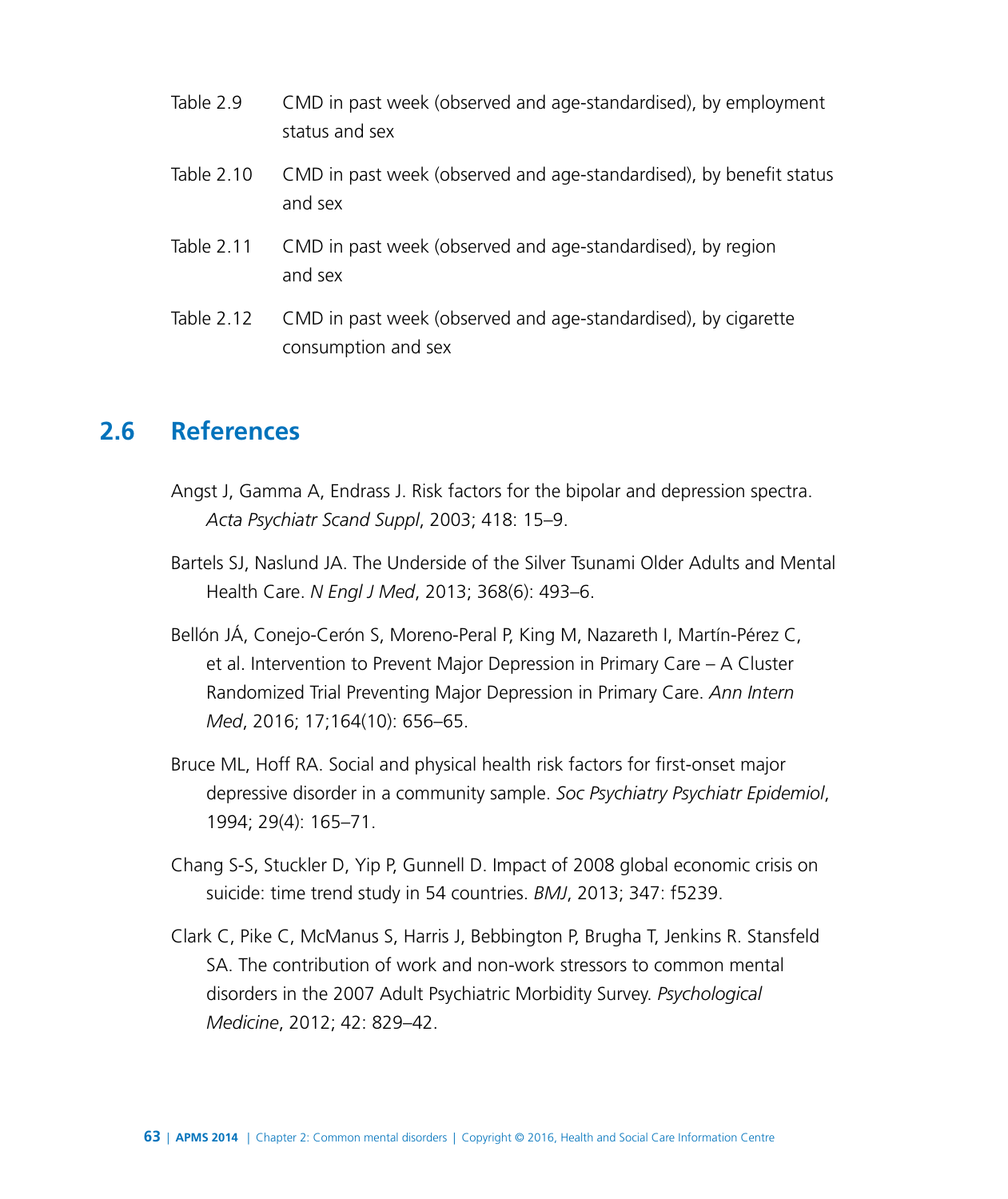- Cooper B. [Economic recession and mental health: an overview.](http://www.ncbi.nlm.nih.gov/pubmed/21968374) *Neuropsychiatr*, 2011; 25(3): 113–7.
- Cooper C, Bebbington P, King M, Brugha T, Meltzer H, Bhugra D, Jenkins R. Why people do not take their psychotropic drugs as prescribed: results of the 2000 National Psychiatry Morbidity Study. *Acta Psychiatrica Scandinavica*, 2007; 116: 47–53.
- Das-Munshi J, Goldberg D, Bebbington PE, Bhugra DK, Brugha TS, Dewey ME et al. Public health significance of mixed anxiety and depression: beyond current classification. *Br J Psychiatry*, 2008; 192(3): 171–177.
- Davies SC. (2014) *Annual Report of the Chief Medical Officer 2013, Public Mental Health Priorities: Investing in the Evidence*. London: Department of Health. [www.gov.uk/government/publications/chief-medical-officer-cmo-annual-report](https://www.gov.uk/government/publications/chief-medical-officer-cmo-annual-report-public-mental-health)[public-mental-health](https://www.gov.uk/government/publications/chief-medical-officer-cmo-annual-report-public-mental-health)
- Dawson C, Veliziotis M, Pacheco G, Webber DJ. Is temporary employment a cause or consequence of poor mental health? A panel data analysis. *Soc Sci Med*, 2015; 134: 50–8.
- Derbyshire KL, Lust KA, Schreiber LRN, Odlaug BL, Christenson GA, Golden DJ, et al. Problematic Internet use and associated risks in a college sample. *Compr Psychiatry*, 2013; 54(5): 415–22.
- Frasquilho D, Matos MG, Salonna F, et al. Mental health outcomes in times of economic recession: a systematic literature review. *BMC Public Health*, 2015; 16: 115.
- Fryers T, Brugha T. [Childhood determinants of adult psychiatric disorder.](http://www.ncbi.nlm.nih.gov/pubmed/23539489) *Clin Pract Epidemiol Ment Health*, 2013; 9: 1–50.
- Gabbay M, Shiels C, Hillage J. [Factors associated with the length of fit note-certified](http://www.ncbi.nlm.nih.gov/pubmed/25713158)  [sickness episodes in the UK.](http://www.ncbi.nlm.nih.gov/pubmed/25713158) *Occup Environ Med*, 2015; 72(7): 467–75.
- Goldberg DP, Huxley P. (1992) *Common mental disorders: a bio-social model*. London; New York: Tavistock/Routledge.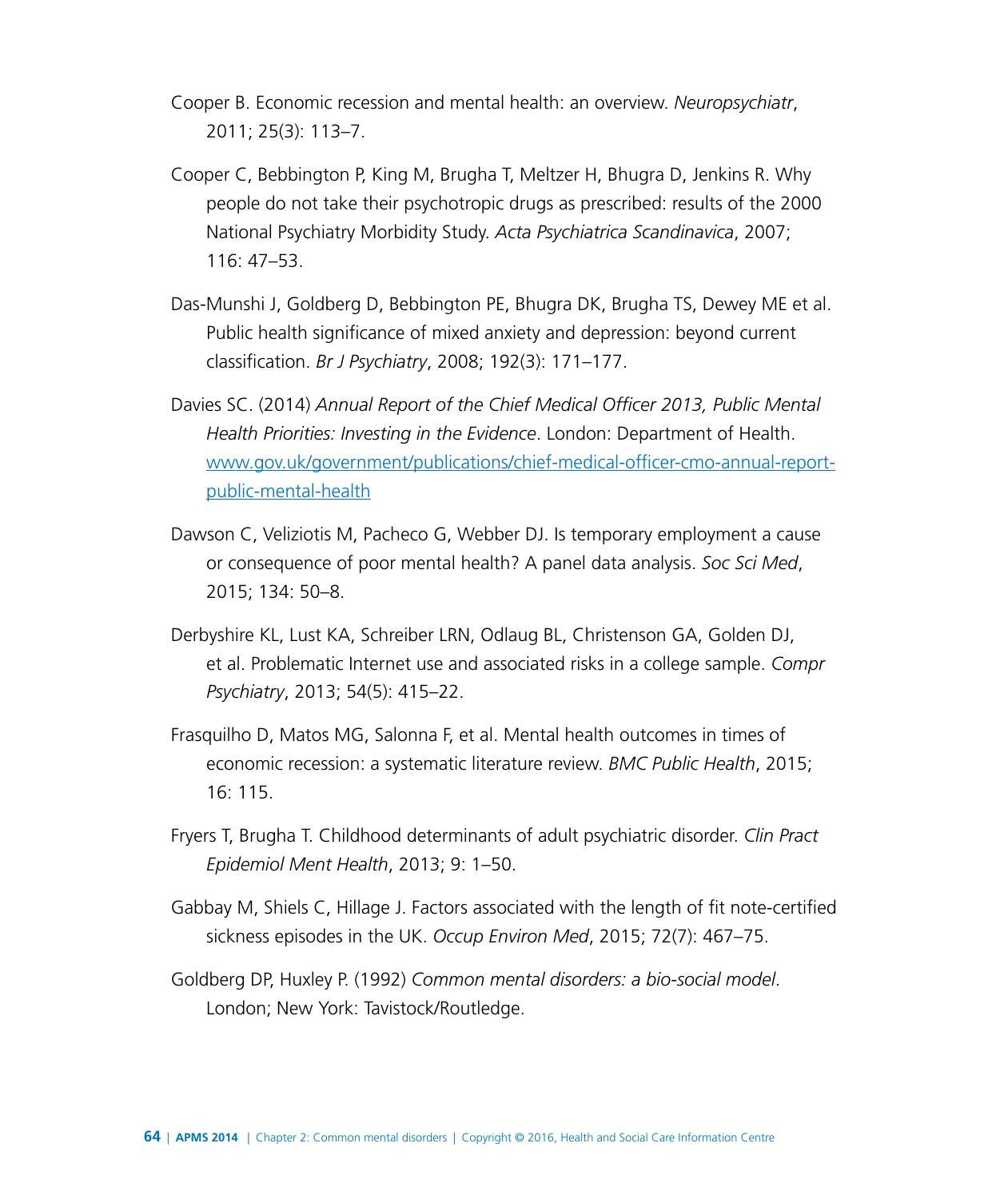- Harris J, Hall J, Meltzer H, Jenkins R, Oreszczyn T and McManus S. (2010) *Health, mental health and housing conditions in England.* Eaga Charitable Trust and NatCen: London. [www.natcen.ac.uk/media/23582/health-mental-health](https://www.natcen.ac.uk/media/23582/health-mental-health-housing.pdf)[housing.pdf](https://www.natcen.ac.uk/media/23582/health-mental-health-housing.pdf)
- Hills J. (2012) *Getting the Measure of Fuel Poverty: Final report of the Independent Fuel Poverty Review.* DECC and CASE. Report No. 72. [www.gov.uk/](https://www.gov.uk/government/publications/final-report-of-the-fuel-poverty-review) [government/publications/final-report-of-the-fuel-poverty-review](https://www.gov.uk/government/publications/final-report-of-the-fuel-poverty-review)
- Kessler D, Bennewith O, Lewis G, Sharp D. Detection of depression and anxiety in primary care: follow up study. *BMJ*, 2002; 325(7371)10: 16–1017.
- King M, Bottomley C, Bellón-Saameño JA, et al. [An international risk prediction](http://www.ncbi.nlm.nih.gov/pubmed/21208520)  [algorithm for the onset of generalized anxiety and panic syndromes in general](http://www.ncbi.nlm.nih.gov/pubmed/21208520)  [practice attendees.](http://www.ncbi.nlm.nih.gov/pubmed/21208520) *Psychol Med*, 2011a; 41(8): 1625–39.
- King M, Walker C, Levy G, et al. Development and validation of an international risk prediction algorithm for episodes of major depression in general practice attendees: the predictD study. *Psychological Medicine*, 2011b; 41: 2075–88.
- Kleiner S, Schunck R, Schömann K. Different Contexts, Different Effects?: Work Time and Mental Health in the United States and Germany. *J Health Soc Behav*, 2015; 56(1): 98–113.
- Knudsen, L. (2016) Chapter 1: Mental Health and Wellbeing. In: Campbell-Jack, D., Hinchliffe, S. and Rutherford, L. (eds.). *The 2015 Scottish Health Survey – Volume 1: Main report.* Edinburgh: Scottish Government.
- Lessof C, Ross A, Brind R, Bell E, Newton S (2016) *Longitudinal Study of Young People in England cohort 2: health and wellbeing at wave 2 Research report*. TNS BMRB. [www.gov.uk/government/uploads/system/uploads/attachment\\_](https://www.gov.uk/government/uploads/system/uploads/attachment_data/file/540563/LSYPE2_w2_research_report.pdf) [data/file/540563/LSYPE2\\_w2\\_research\\_report.pdf](https://www.gov.uk/government/uploads/system/uploads/attachment_data/file/540563/LSYPE2_w2_research_report.pdf)
- Lewis G, Pelosi AJ, Araya R, Dunn G. Measuring psychiatric disorder in the community; a standardised assessment for use by lay interviewers. *Psychological Medicine*, 1992; 22: 465–486.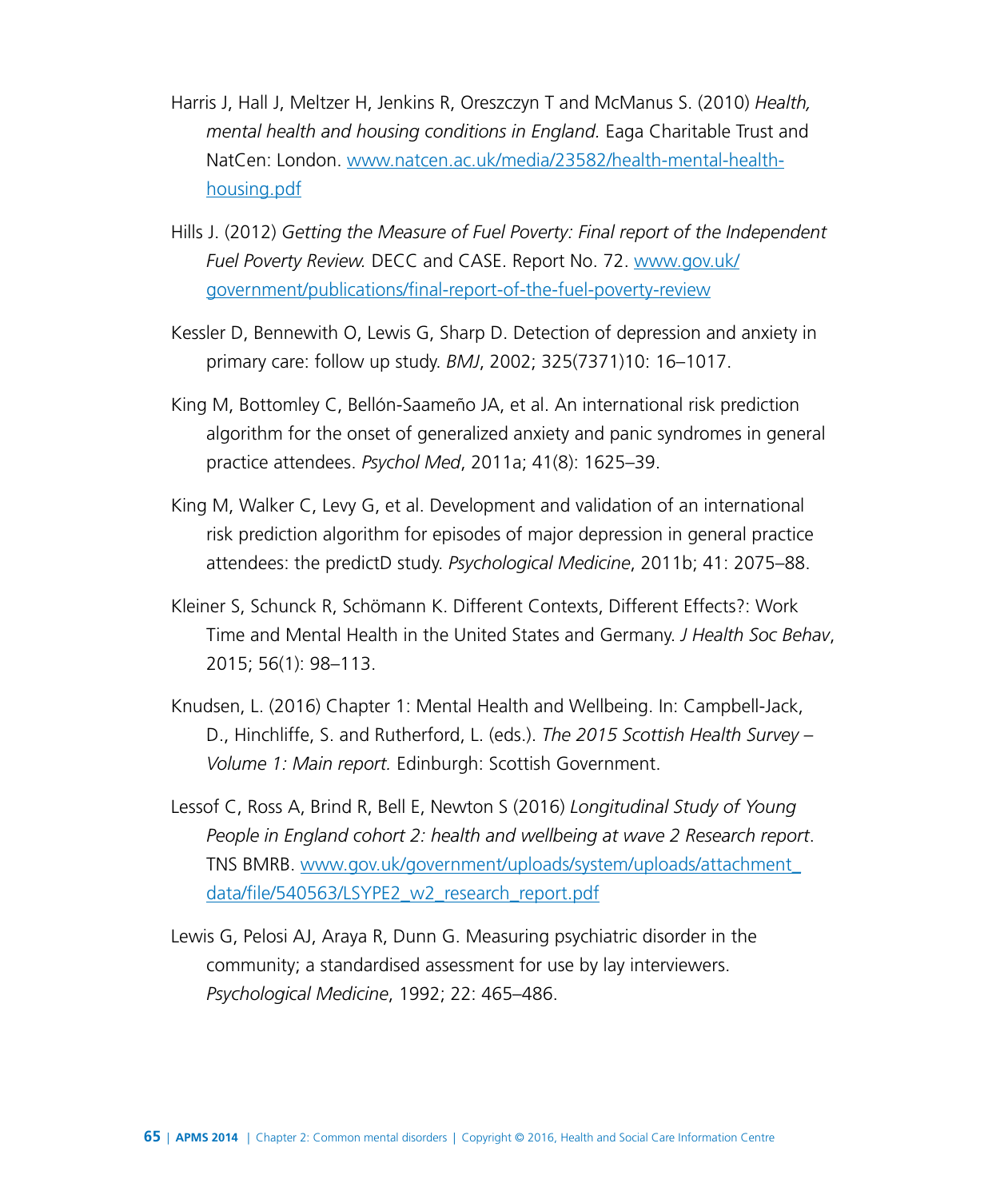- [Loret de Mola C,](http://www.ncbi.nlm.nih.gov/pubmed/?term=Loret%20de%20Mola%20C%5BAuthor%5D&cauthor=true&cauthor_uid=25368358) [de França GV](http://www.ncbi.nlm.nih.gov/pubmed/?term=de%20Fran%C3%A7a%20GV%5BAuthor%5D&cauthor=true&cauthor_uid=25368358), [Quevedo Lde A](http://www.ncbi.nlm.nih.gov/pubmed/?term=Quevedo%20Lde%20A%5BAuthor%5D&cauthor=true&cauthor_uid=25368358), [Horta BL](http://www.ncbi.nlm.nih.gov/pubmed/?term=Horta%20BL%5BAuthor%5D&cauthor=true&cauthor_uid=25368358) Low birth weight, preterm birth and small for gestational age association with adult depression: systematic review and meta-analysis. *[Br J Psychiatry](http://www.ncbi.nlm.nih.gov/pubmed/25368358)*, 2014; 205(5): 340–7.
- Luanaigh CÓ, Lawlor BA. Loneliness and the health of older people. *Int J Geriatr Psychiatry*, 2008; 23(12): 1213–21.
- [Meltzer H,](http://www.ncbi.nlm.nih.gov/pubmed/?term=Meltzer%20H%5BAuthor%5D&cauthor=true&cauthor_uid=22434207) [Bebbington P](http://www.ncbi.nlm.nih.gov/pubmed/?term=Bebbington%20P%5BAuthor%5D&cauthor=true&cauthor_uid=22434207), [Brugha T](http://www.ncbi.nlm.nih.gov/pubmed/?term=Brugha%20T%5BAuthor%5D&cauthor=true&cauthor_uid=22434207), [Farrell M](http://www.ncbi.nlm.nih.gov/pubmed/?term=Farrell%20M%5BAuthor%5D&cauthor=true&cauthor_uid=22434207), [Jenkins R](http://www.ncbi.nlm.nih.gov/pubmed/?term=Jenkins%20R%5BAuthor%5D&cauthor=true&cauthor_uid=22434207) The relationship between personal debt and specific common mental disorders. *[Eur J Public Health](http://www.ncbi.nlm.nih.gov/pubmed/22434207)*, 2013; 23(1): 108–13.
- Mind (2008) *In the red: debt and mental health*. Mind. London.
- National Institute for Health and Clinical Excellence. (2004) *Depression: management of depression in primary and secondary care – NICE guidance (CG023).* NICE: London. [www.nice.org.uk/guidance/cg23](https://www.nice.org.uk/guidance/cg23)
- NICE (2006) *Computerised cognitive behaviour therapy for depression and anxiety: Guidance.* Technology Appraisal 97.
- OECD (2014) *Mental Health and Work: United Kingdom*. OECD Publishing. [www.oecd.org/employment/mental-health-and-work.htm](http://www.oecd.org/employment/mental-health-and-work.htm)
- Office for National Statistics (2014) *Sickness Absence in the Labour Market*. [http://webarchive.nationalarchives.gov.uk/20160105160709/www.ons.gov.uk/](http://webarchive.nationalarchives.gov.uk/20160105160709/http://www.ons.gov.uk/ons/dcp171776_353899.pdf) [ons/dcp171776\\_353899.pdf](http://webarchive.nationalarchives.gov.uk/20160105160709/http://www.ons.gov.uk/ons/dcp171776_353899.pdf)

[Payne S](http://www.ncbi.nlm.nih.gov/pubmed/?term=Payne%20S%5BAuthor%5D&cauthor=true&cauthor_uid=20423947), [Doyal L](http://www.ncbi.nlm.nih.gov/pubmed/?term=Doyal%20L%5BAuthor%5D&cauthor=true&cauthor_uid=20423947) Older women, work and health. *[Occup Med](http://www.ncbi.nlm.nih.gov/pubmed/20423947)*, 2010; 60(3): 172–7.

- Pinquart M, Sörensen S. [Gender differences in caregiver stressors, social resources,](http://www.ncbi.nlm.nih.gov/pubmed/16399940)  [and health: an updated meta-analysis.](http://www.ncbi.nlm.nih.gov/pubmed/16399940) *J Gerontol B Psychol Sci Soc Sci*, 2006; 61(1): 33–45.
- Primack BA, Swanier B, Georgiopoulos AM, Land SR, Fine MJ. Association between media use in adolescence and depression in young adulthood: A longitudinal study. *Arch Gen Psychiatry*, 2009; 66(2): 181–8.
- Rendu A, Moran P, Patel A, Knapp M, Mann [A.Economic](http://A.Economic) impact of personality disorders in UK primary care attenders. *Br J Psychiatry*, 2002; 181(1): 62–66.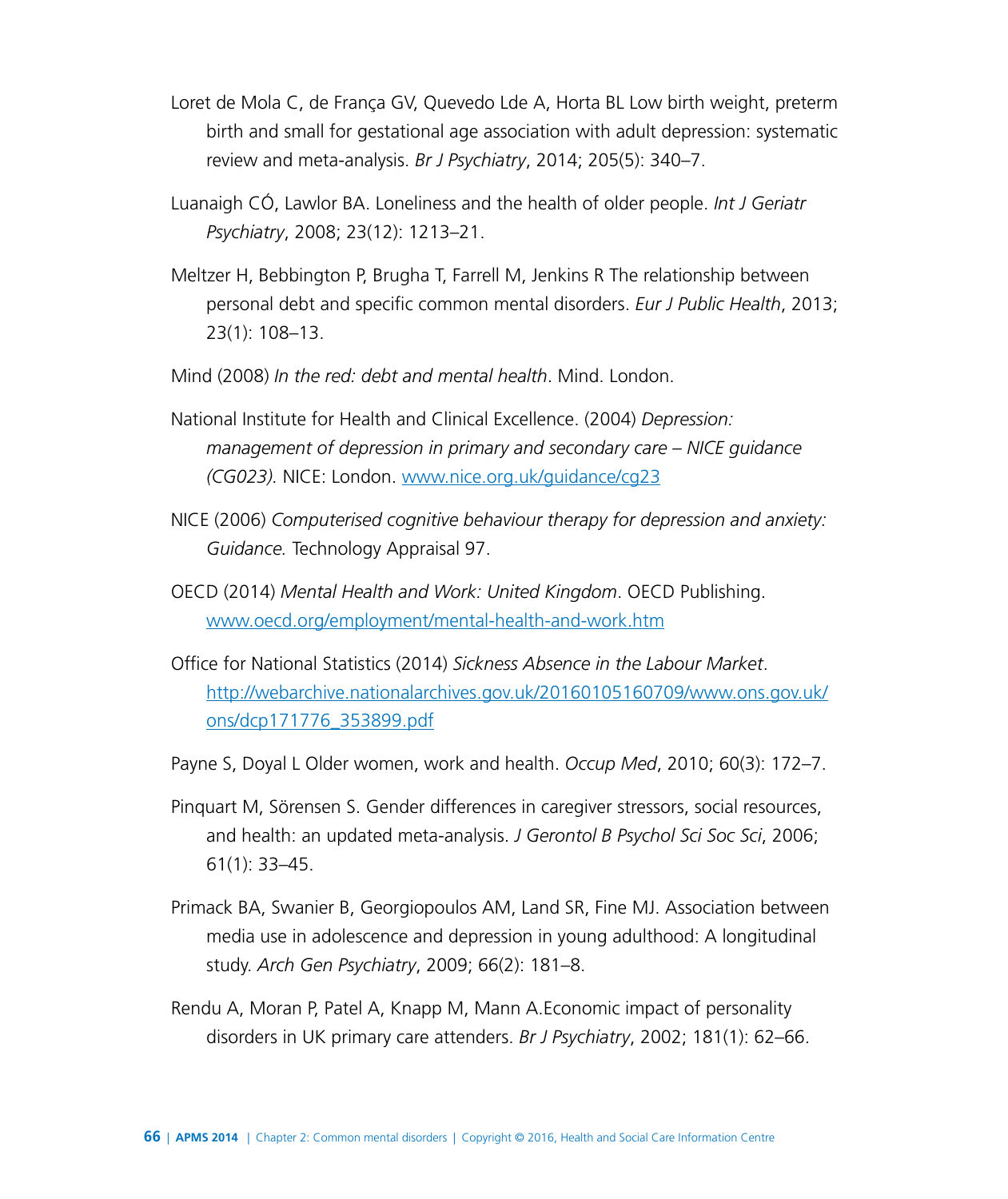- Riumallo-Herl C, Basu S, Stuckler D, Courtin E, Avendano M. Job loss, wealth and depression during the Great Recession in the USA and Europe. *Int J Epidemiol*, 2014; 43(5): 1508–17.
- Salokangas RKR, Poutanen O. Risk factors for depression in primary care: Findings of the TADEP project. *Journal of Affective Disorders*, 1998; 48: 171–80.
- Spiers N, Bebbington P, McManus S, et al. Age and birth cohort differences in the prevalence of common mental disorder in England: the National Psychiatric Morbidity Surveys, 1993 to 2007. *British Journal of Psychiatry*, 2011; 198: 479–484.
- Stansfeld SA, Fuhrer R, Shipley MJ, Marmot MG. Work characteristics predict psychiatric disorder: prospective results from the Whitehall II Study. *Occup Environ Med*, 1999; 56(5): 302–7.
- Stansfeld S, Smuk M, Onwumere J, Clark C, Pike C, McManus S, Harris J, Bebbington P. Stressors and common mental disorder in informal carers-an analysis of the English Adult Psychiatric Morbidity Survey 2007 *Soc Sci Med*, 2014; 120: 190–8.
- Streiner D L, Cairney J, Veldhuizen S. The Epidemiology of Psychological Problems in the Elderly. *Canada J Psychiatry*, 2006; 52: 185–191.
- Thomée S, Härenstam A, Hagberg M. Computer use and stress, sleep disturbances, and symptoms of depression among young adults – a prospective cohort study. *BMC Psychiatry*, 2012; 12(1): 1–14.
- Thornicroft G, Sartorius N. The course and outcome of depression in different cultures: 10-year follow-up of the WHO Collaborative Study on the Assessment of Depressive Disorders. *Psychol Med*, 1993; 23(4): 1023–32.
- Trevillion K, Oram S, Feder G, Howard LM. [Experiences of domestic violence and](http://www.ncbi.nlm.nih.gov/pubmed/23300562)  [mental disorders: a systematic review and meta-analysis.](http://www.ncbi.nlm.nih.gov/pubmed/23300562) *PLoS One*, 2012; 7(12): e51740.
- Weich S, Sloggett A, Lewis G. Social roles and gender difference in the prevalence of common mental disorders. *Br J Psychiatry*, 1998; 173: 489–93.